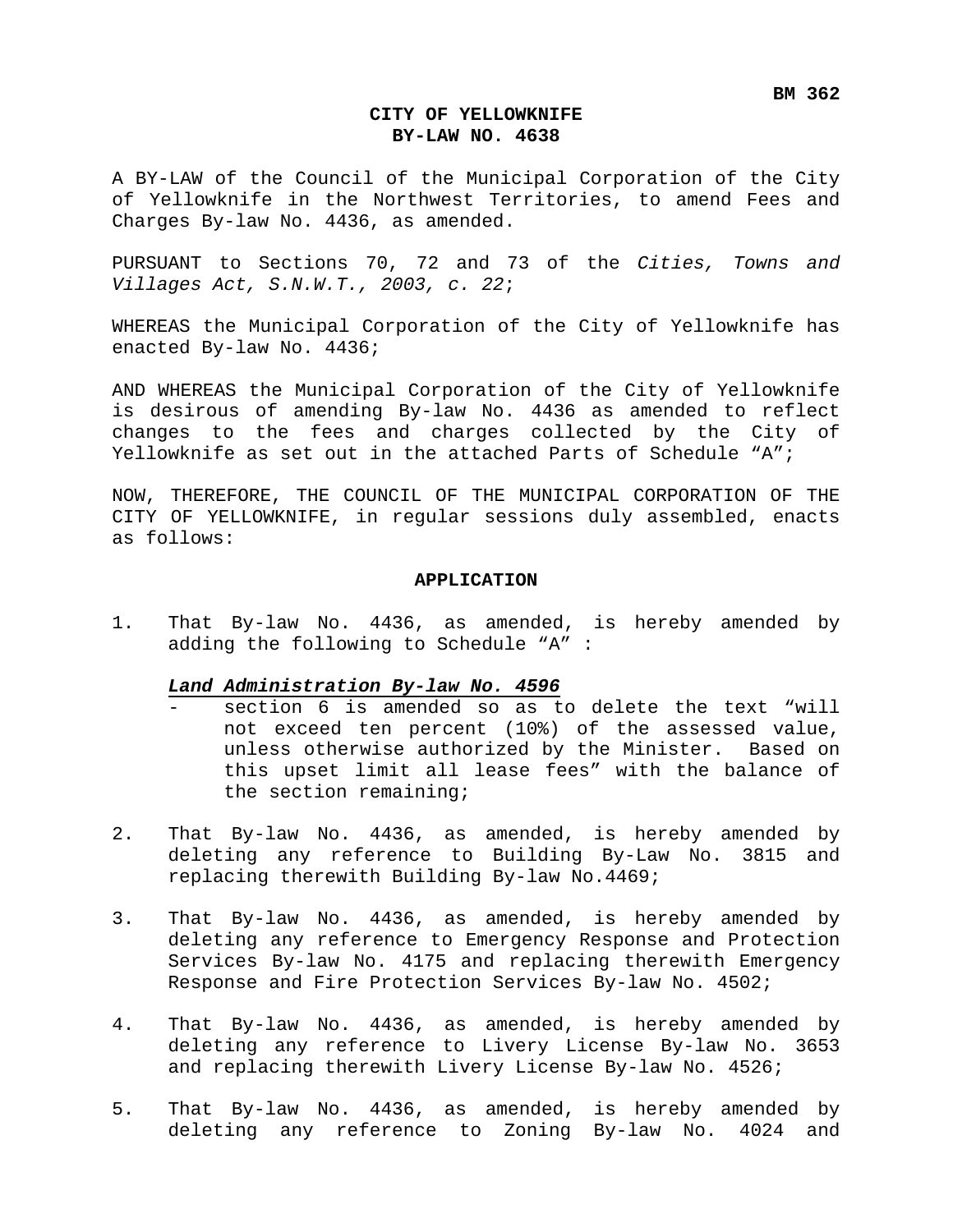**BM 362** 

replacing therewith Zoning By-law No. 4404;

- 6. That By-law No. 4436, as amended, is hereby amended by deleting the following Parts of Schedule "B" and replacing them with the Schedules attached hereto:
	- A. Deleting Part 4, of Schedule "B" of By-law No. 4436 as amended and replacing with Part 4 of Schedule "A" attached hereto;
	- B. Deleting Part 6, of Schedule "B" of By-law No. 4436 as amended and replacing with Part 6 of Schedule "A" attached hereto;
	- C. Deleting Part 9 of Schedule "B" of By-law No. 4436 as. amended and replacing with Part 9 of Schedule "A" attached hereto;
	- D. Deleting Part 12 of Schedule "B" of By-law No. 4436 as amended and replacing with Part 12 of Schedule "A" attached hereto;
	- E. Deleting Part 17 of Schedule "B" of By-law No. 4436 as amended and replacing with Part 17 of Schedule "A" attached hereto;
	- F. Deleting Part 20 of Schedule "B" of By-law No. 4436 as amended and replacing with Part 20 of Schedule "A" attached hereto.

#### **EFFECT**

7. THIS By-law shall come into effect upon receiving Third Reading and otherwise meeting the requirements of Section 75 of the Cities, Towns and Villages Act unless a later date is set out in Schedule "A" attached hereto.

READ a First Time this  $\frac{\mathcal{X}}{\mathcal{Y}}$  day of  $\frac{\mathcal{Y}}{\mathcal{Y}}$ A.D.  $2011.$ CITY ADMINISTRAT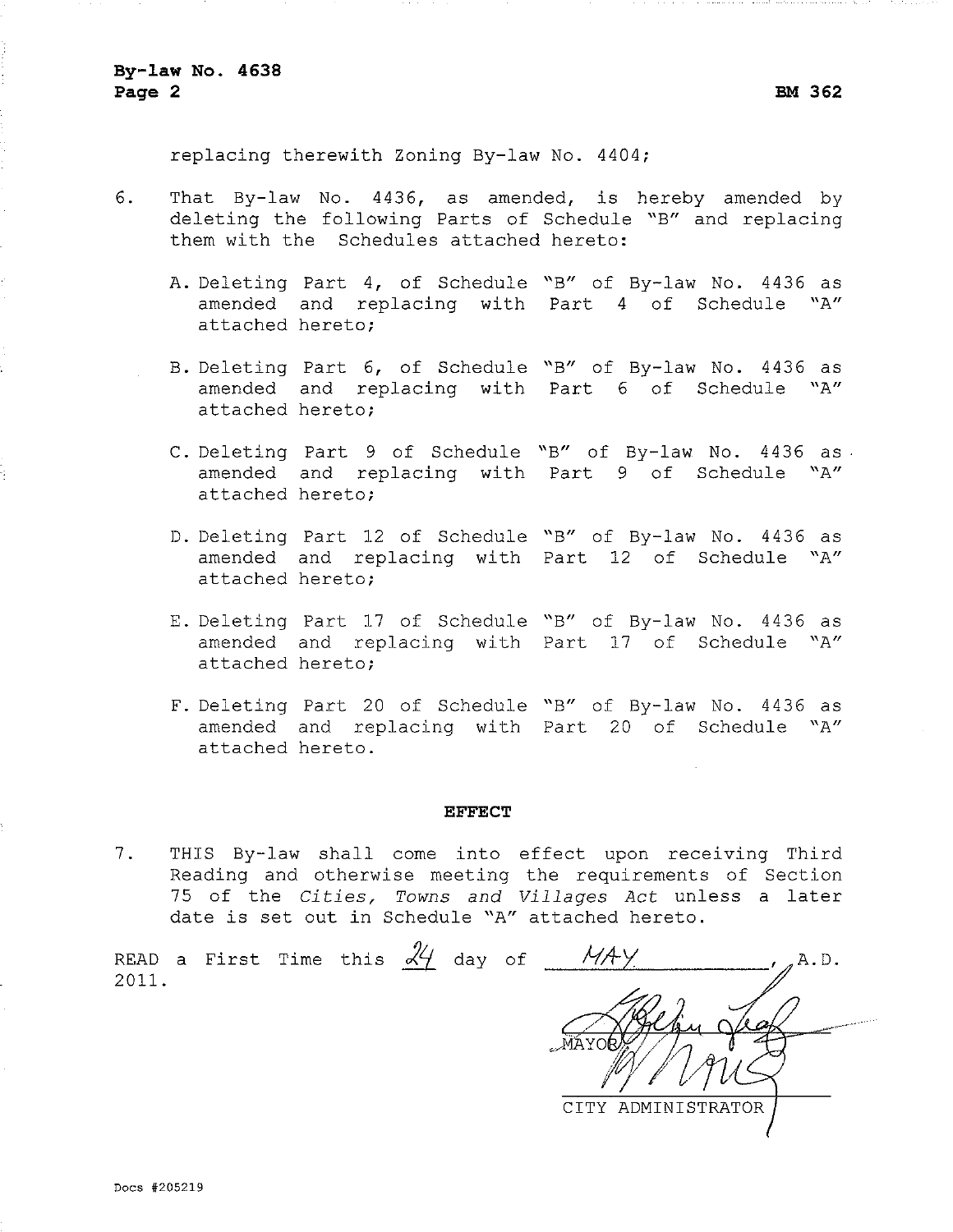READ a Second Time this  $\frac{\mathcal{X}}{\mathcal{Y}}$  day of  $\frac{\mathcal{M} \mathcal{Y}}{\mathcal{Y}}$  $\overline{A}$ . D. 2011. CITY ADMINISTRATO

READ a Third Time and Finally Passed this  $\sqrt{7}$  day of  $MAY$ , A.D. 2011.

MAYOR

CITY ADMINISTRATOR

I hereby certify that this by-law has been made in accordance with the requirements of the Cities, Towns and Villages Act and the by-laws of the Municipal Corporation of the City of Yellowknife.



ADMINISTRATOR CITY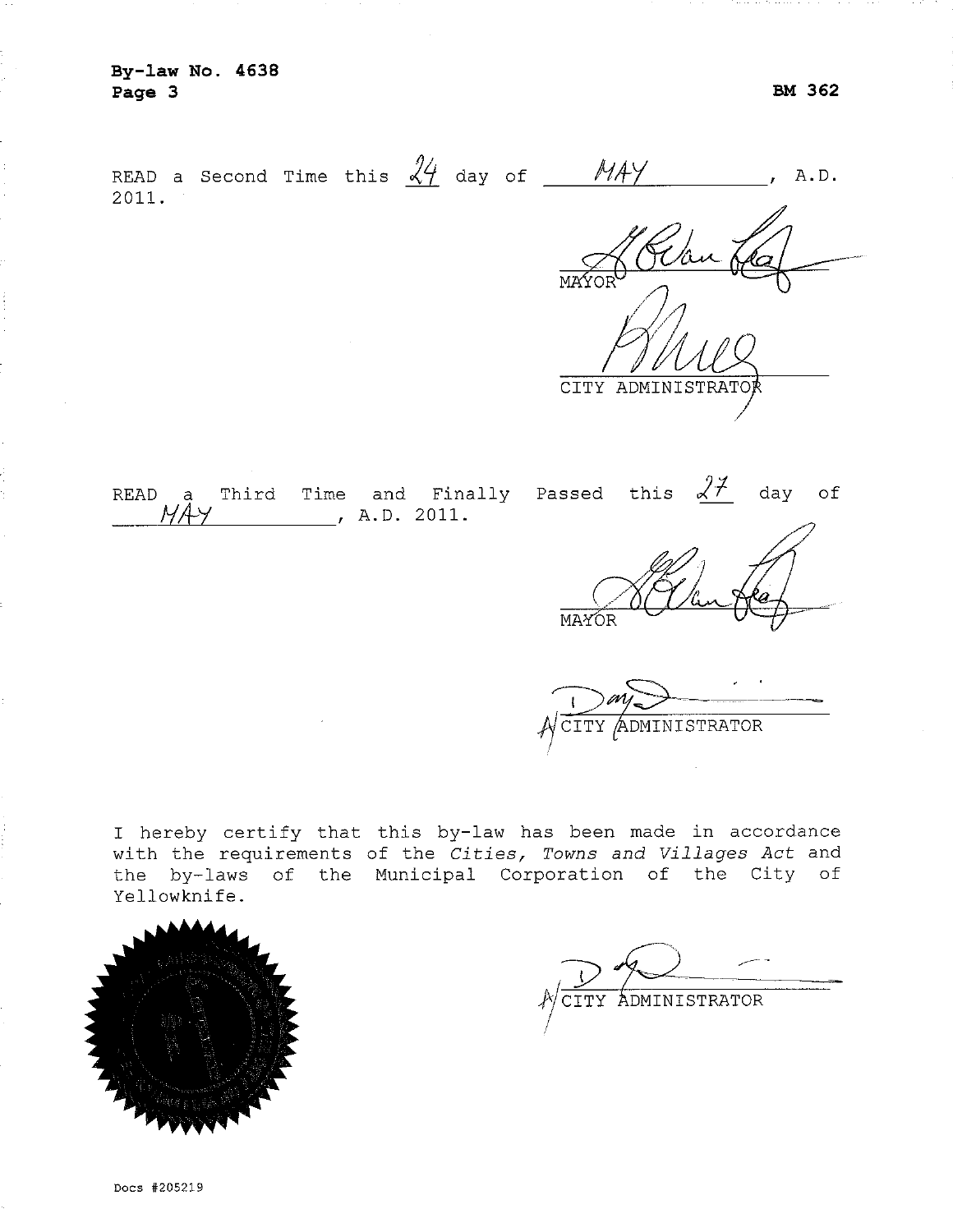#### **Schedule "A"**

**PART 1 -** Boxing, Wrestling, and Other Combative Sports Fees (Boxing, Wrestling, and Other Combative Sports By-law No. 4396)

| TYPE OF PERMIT | <b>FEE</b>                           |
|----------------|--------------------------------------|
| Sanctioning    | \$1000.00 per event (non-refundable) |
| Event          | 3% of the event admissions plus \$10 |
|                | per table                            |
| Manager        | \$25.00~per~year                     |
| Contestant     | \$25.00~per~year                     |
| Referee        | \$25.00~per~year                     |
| Match Maker    | $$100.00$ per year                   |
| Second         | \$25.00~per~year                     |
| Timekeeper     | \$25.00~per~year                     |
| Judge          | \$25.00~per~year                     |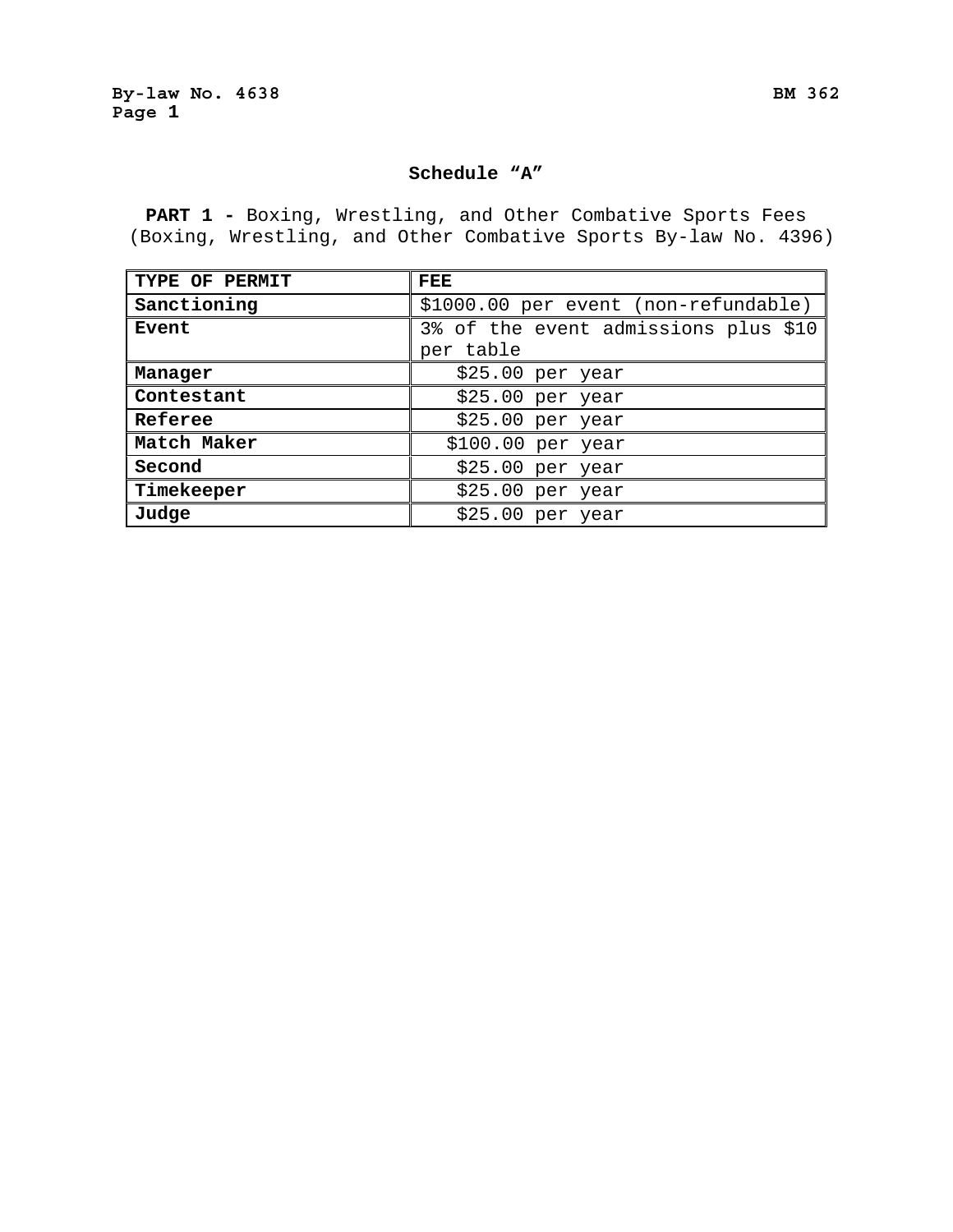### **Fees and Charges**

PART 4 - Cemetery Fees (Cemetery By-law No. 3965)

| <b>SERVICE</b>                    | FEE                |
|-----------------------------------|--------------------|
| Burial Permit                     | \$50.00            |
| Burial Plot                       |                    |
| - Infant                          | \$75.00            |
| - Adult                           | \$125.00           |
| - Military                        | \$75.00            |
| - Cremation                       | \$75.00            |
| Opening and Closing Burial Plot** |                    |
| – Weekend                         | \$500.00           |
| Weekday                           | \$400.00           |
| Opening and Closing Cremation     |                    |
| $Plot**$                          |                    |
| Weekend                           | \$320.00           |
| Weekday                           | \$220.00           |
| Disinterment                      | 100% cost recovery |

**\*\*** Opening/closing costs must be paid at the time of interment**\*\***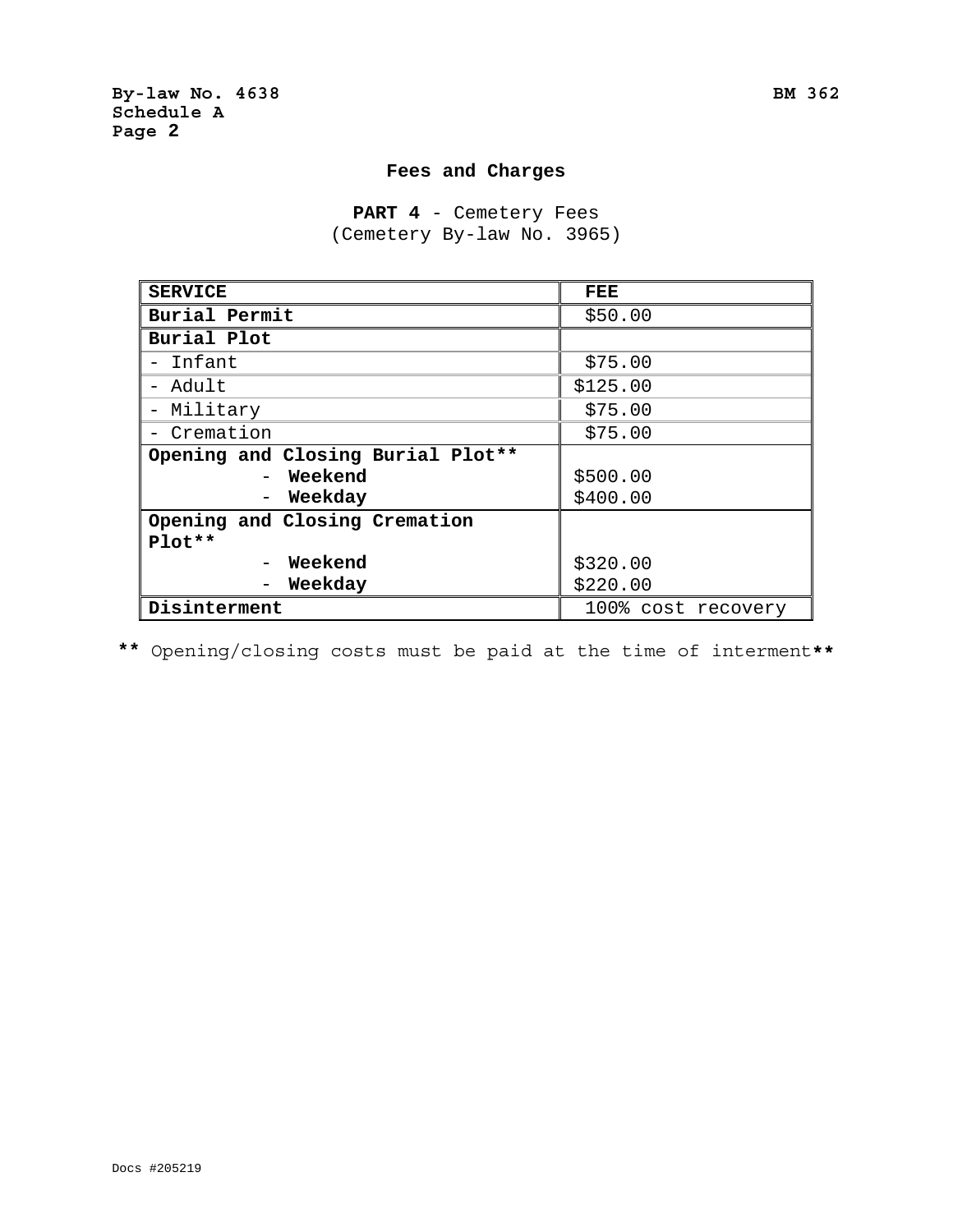### **PART 6** - Fire Division Fees

(Emergency Response and Fire Protection Services By-law No. 4502)

| EQUIPMENT AND LABOUR CHARGES FOR   | FEE                        |
|------------------------------------|----------------------------|
| EMERGENCY RESPONSES WITHIN CITY    |                            |
| <b>LIMITS</b>                      |                            |
| MEDICAL REPONSE                    |                            |
| -Medical Transfer                  | \$475.00 plus \$75.00/hour |
|                                    | waiting time (if           |
|                                    | applicable)                |
|                                    |                            |
| -Medical Response - Yellowknife    | \$225.00                   |
| Resident                           |                            |
| -Medical Response - NWT Resident   | \$300.00                   |
| -Medical Response - Out of         | \$350.00                   |
| Territory Resident                 |                            |
|                                    |                            |
| -Medical Supplies used during      | Minimum of \$10.00 to a    |
| response                           | maximum of \$25.00         |
| FIRE/RESCUE/HAZMAT RESPONSE        |                            |
|                                    |                            |
| -First two (2) hours (minimum      | \$500.00                   |
| charge for such response)          |                            |
| -Each additional two (2) hours     | $$200.00 + all actual$     |
|                                    | overtime hours of off-     |
|                                    | duty Fire Fighters         |
|                                    | required to operate Fire   |
|                                    | Division Equipment         |
| -Maximum charge for a residential, |                            |
| single family dwelling             | \$4,500.00 (Effective as   |
|                                    | of January 1, 2011)        |
| FIRE RESPONSE TO FALSE ALARMS      |                            |
|                                    |                            |
| -First two (2) responses related   | No Charge                  |
| to a False Alarm at the same       |                            |
| premises                           |                            |
| -For the third $(3^{rd})$ and each |                            |
| subsequent response to a False     | $$1,000.00$ per response   |
| Alarm at the same premises         |                            |
| responded to during each calendar  |                            |
| year                               |                            |
|                                    |                            |
|                                    |                            |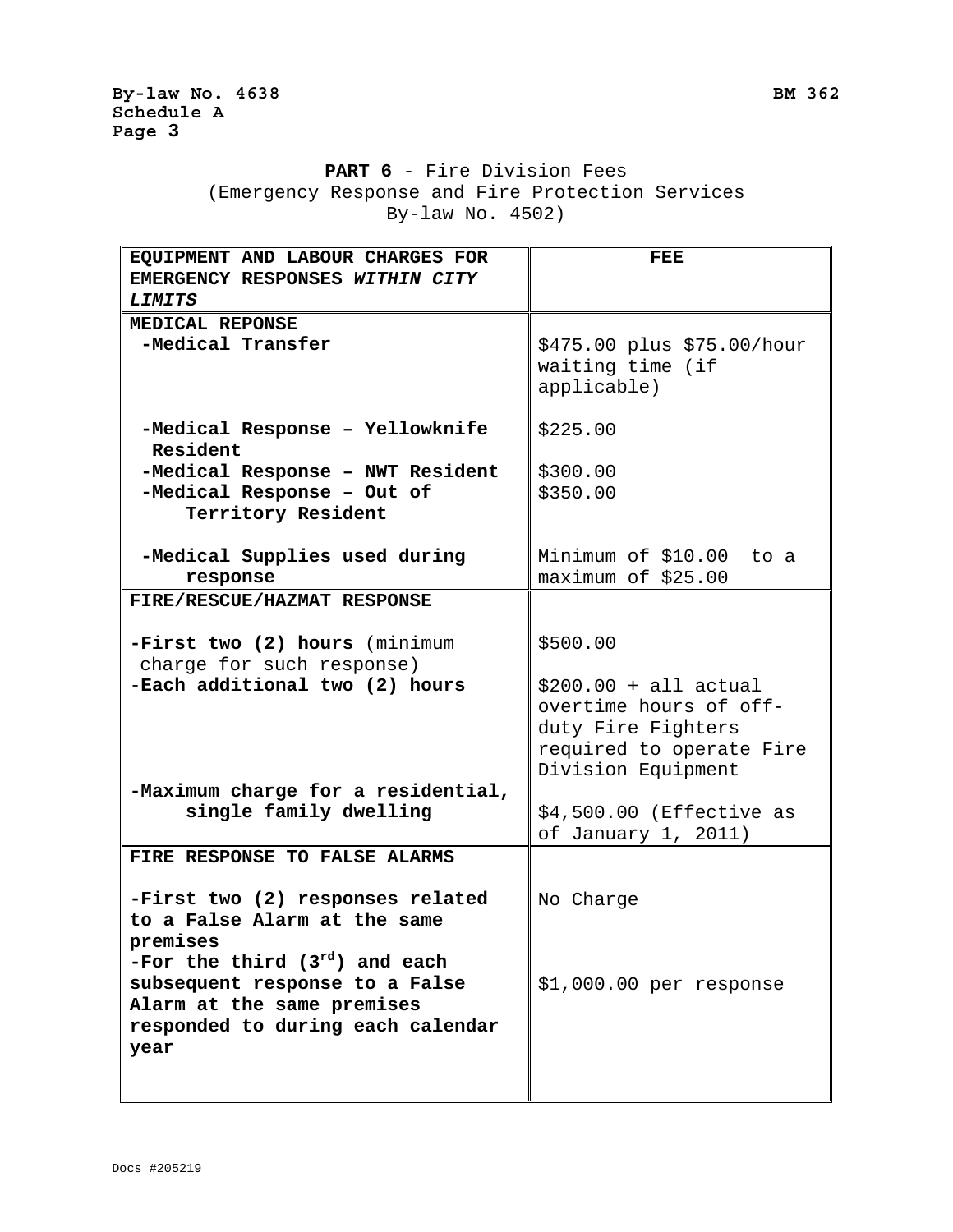| EQUIPMENT AND LABOUR CHARGES FOR<br>RESPONSES OUTSIDE CITY LIMITS                                                                             | <b>FEE</b>                                                                                                               |
|-----------------------------------------------------------------------------------------------------------------------------------------------|--------------------------------------------------------------------------------------------------------------------------|
| -MEDICAL RESPONSE                                                                                                                             | $$1500.00 + $2.00/km$                                                                                                    |
| -FIRE/RESCUE/HAZMAT RESPONSE -<br>initial response plus:                                                                                      | $$1500.00 + $2.00/km$                                                                                                    |
| -First two (2) hours                                                                                                                          | \$500.00                                                                                                                 |
| -Each additional two (2) hours                                                                                                                | $$200.00 + all actual$<br>overtime hours of off-<br>duty Fire Fighters<br>required to operate Fire<br>Division Equipment |
| FIRE RESPONSE TO FALSE ALARMS<br>-First three (3) responses related<br>to a False Alarm at the same<br>premises                               | No Charge                                                                                                                |
| -For the fourth $(4th)$ and each<br>subsequent response to a False<br>Alarm at the same premises<br>responded to during each calendar<br>year | $$1,500.00 + $2.00/km$                                                                                                   |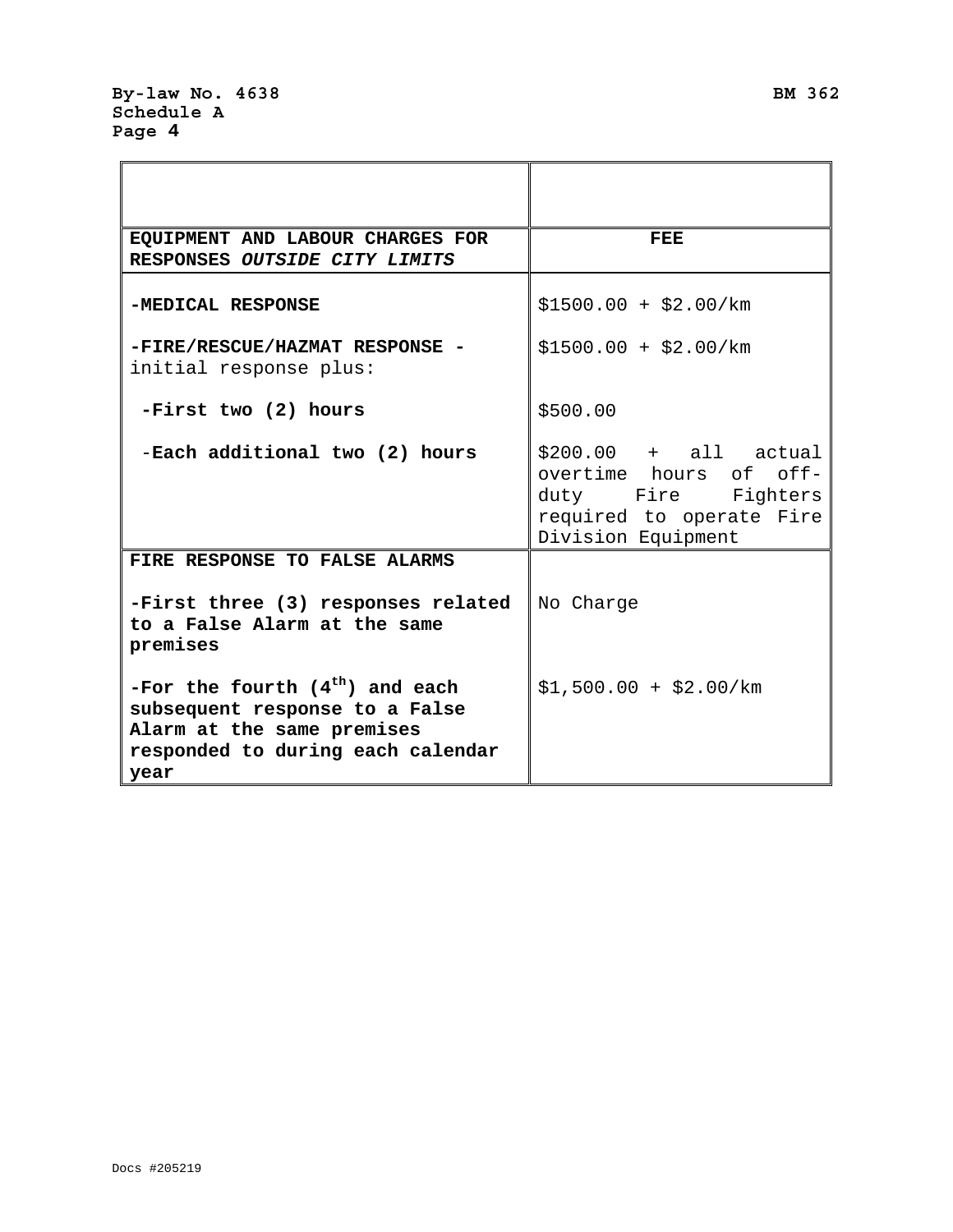|  |  |  | <b>PART 9</b> - Land Application Fee  |  |
|--|--|--|---------------------------------------|--|
|  |  |  | (Land Administration By-law No. 4596) |  |

| PROGRAM OR SERVICE   | FEE      |       |  |  |
|----------------------|----------|-------|--|--|
| Land Application Fee | \$500.00 |       |  |  |
| Copies               | Color    | B & W |  |  |
| $-8.5 \times 11$     | \$.50    | \$.25 |  |  |
| $-11 \times 17$      | \$1.00   | \$.50 |  |  |
|                      |          |       |  |  |

| <b>LAND LEASES</b><br>THE MINIMUM |          | % OF         | <b>EXTRACTION</b> | ENVIRONMENTAL | MUNICIPAL          |
|-----------------------------------|----------|--------------|-------------------|---------------|--------------------|
| (does not apply<br>RENT SHALL     |          | ASSESSED     | ${\tt FEE}$       | SECURITY      | TAXES              |
| to facility<br>BE                 |          |              |                   | DEPOSIT       |                    |
| leases)                           |          | <b>VALUE</b> |                   |               |                    |
| \$600.00/year<br>Low Impact,      |          |              |                   | \$500.00      | Pursuant<br>to.    |
| Non Commercial                    |          |              |                   |               | <b>PATA</b><br>and |
| subleases on                      |          |              |                   |               | based on the       |
| City Land                         |          |              |                   |               | City's             |
| \$600.00/year<br>High Impact,     |          |              |                   | \$10,000.00   | established        |
| Non Commercial                    |          |              |                   |               | assessment         |
| subleases on                      |          |              |                   |               | mill<br>and        |
| City Land                         |          |              |                   |               | rate               |
| \$600.00/year<br>Any Non          |          |              |                   | \$500.00      | calculations       |
| Commercial                        |          |              |                   |               |                    |
| subleases on                      |          |              |                   |               |                    |
| Commissioner's                    |          |              |                   |               |                    |
| Land                              |          |              |                   |               |                    |
| Commercial,                       |          | 5%           |                   | \$10,000.00   |                    |
| not including                     |          |              |                   |               |                    |
| Quarry use                        |          |              |                   |               |                    |
| (City and                         |          |              |                   |               |                    |
| Commissioner's                    |          |              |                   |               |                    |
| land)                             |          |              |                   |               |                    |
| Prorated by<br>Temporary Uses     |          |              |                   |               |                    |
| month -<br>less than One          |          |              |                   |               |                    |
| Minimum<br>Month                  |          |              |                   |               |                    |
| payment                           |          |              |                   |               |                    |
| equivalent to<br>one month.       |          |              |                   |               |                    |
| All other                         |          |              |                   |               |                    |
| fees and                          |          |              |                   |               |                    |
| charges apply                     |          |              |                   |               |                    |
| Waterlot<br>\$50.00               | per      |              |                   |               |                    |
| Leases (when<br>hectare           | or       |              |                   |               |                    |
| subleased from<br>\$150.00        | for      |              |                   |               |                    |
| 3<br>INAC)                        | hectares |              |                   |               |                    |
| or.                               | less per |              |                   |               |                    |
| year                              |          |              |                   |               |                    |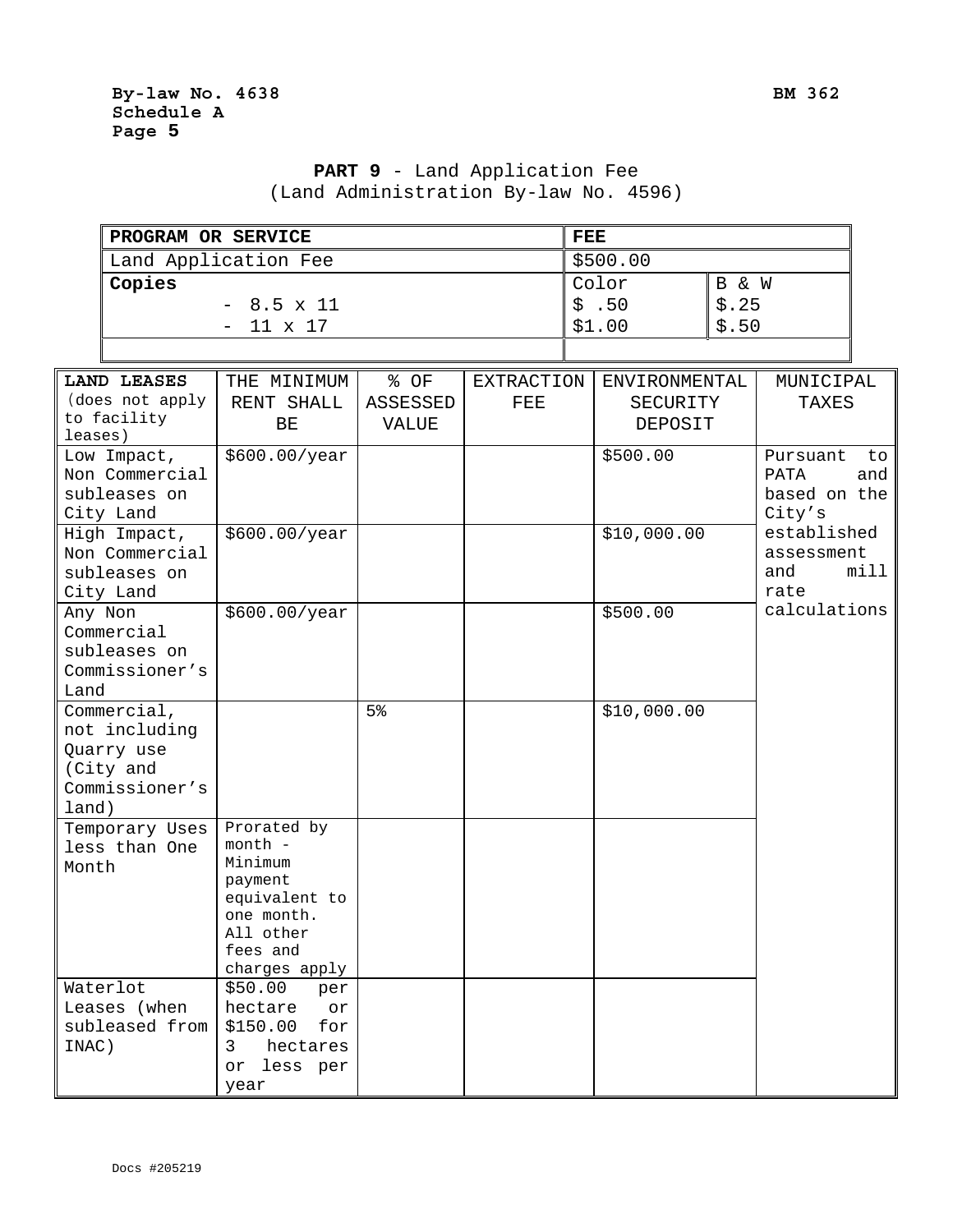| Quarry Use |  |  | 5% |  | $$1.50/cubic$ $$60,000.00$                                                |  |  |  |
|------------|--|--|----|--|---------------------------------------------------------------------------|--|--|--|
|            |  |  |    |  | metre                                                                     |  |  |  |
|            |  |  |    |  | Any uses and fees not identified in this by-law requires Council approval |  |  |  |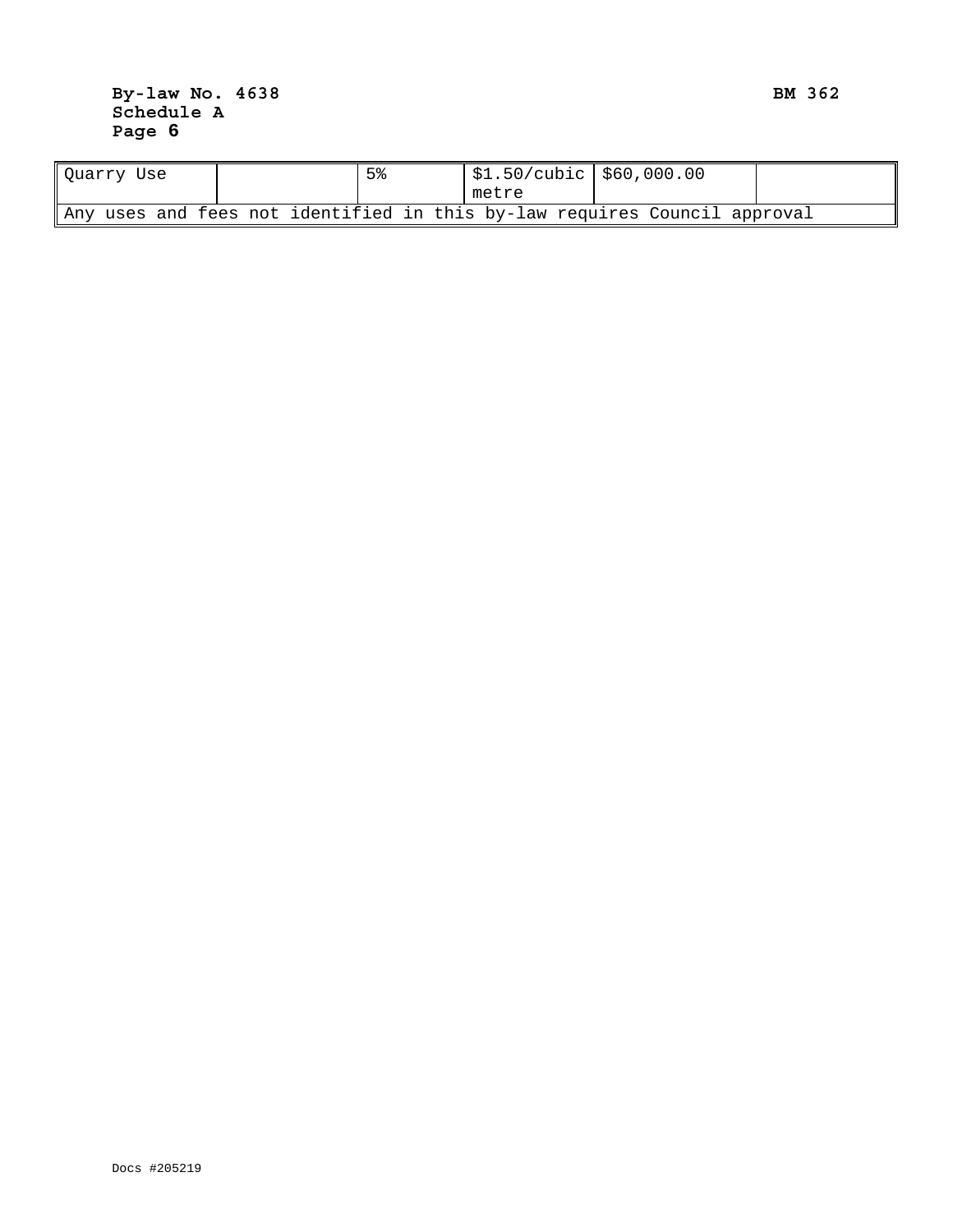**PART 12** – Recreation and Parks Related Fees (Public Parks and Recreation Facilities By-law No. 4564)

|                                        | FEE (Effective         |
|----------------------------------------|------------------------|
| <b>INFRASTRUCTURE REPLACEMENT FEE</b>  | September 1, 2011)***  |
| Adult                                  | \$5.00/ rented hour at |
|                                        | City facility          |
| Youth                                  | \$2.50/rented hour at  |
|                                        | City facility          |
| <b>ARENAS</b>                          | <b>FEE</b>             |
| Public Skating Admission               | The fees under these 3 |
| Parent/Tot Skating Admission           | sections have been     |
| Season Passes                          | converted to           |
|                                        | Consolidated           |
|                                        | Facilities Fees        |
|                                        | **Fees are listed at   |
|                                        | bottom of schedule     |
|                                        | under Ruth Inch        |
|                                        | Memorial Pool section  |
|                                        | FEE (Effective         |
| Ice Arena Rental                       | September 1, 2011)***  |
| Adults (prime)                         | \$143.25/hour          |
| Adults (non prime) (75% of prime)      | \$107.50/hour          |
| Youth (prime)                          | \$71.50/hour           |
| Youth (non prime) (75% of prime)       | \$54.00/hour           |
| Adult/Youth (prime)                    | \$107.50/hour          |
| Adult/Youth (non prime) (75% of prime) | \$80.50/hour           |
|                                        |                        |
| PRIME TIME - SATURDAY AND SUNDAY       | 8:00 a.m. to midnight  |
| PRIME TIME - MONDAY TO FRIDAY          | 4:00 p.m. to midnight  |
| NON PRIME TIME - SATURDAY AND SUNDAY   | Midnight to 8:00 a.m.  |
| NON PRIME TIME - MONDAY TO FRIDAY      | Midnight to 4:00 p.m.  |
|                                        | FEE (Effective         |
| Non-Ice Arena Rental (Sports Activity) | September 1, 2011)***  |
| Adult                                  | \$75.25/hour           |
| Adult/Youth                            | \$56.50/hour           |
| Youth                                  | \$37.50/hour           |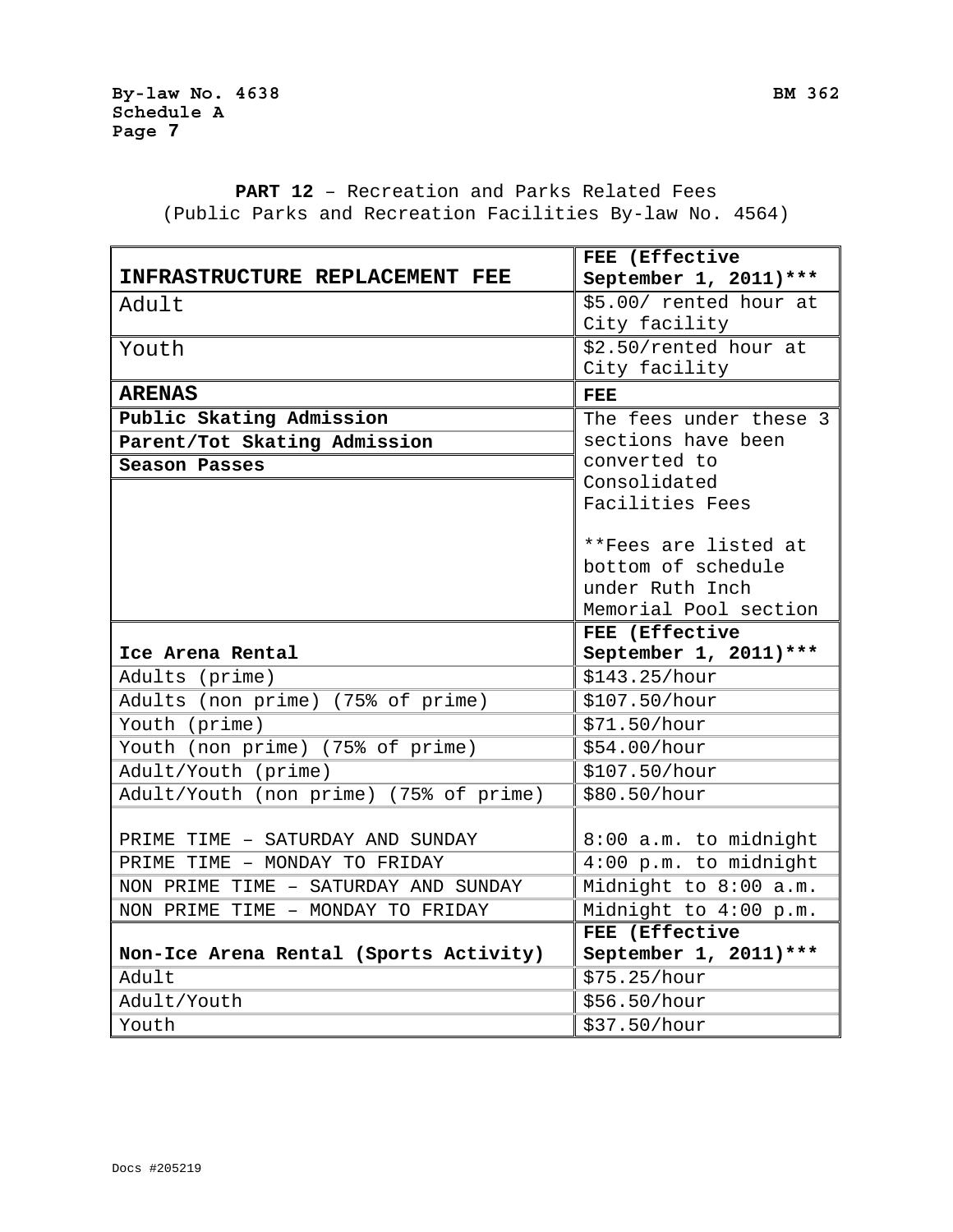| PROGRAM OR SERVICE             | FEE                     |
|--------------------------------|-------------------------|
| Liquor Licensed Events at City | A \$500.00              |
| Facilities                     | maintenance/damage      |
|                                | deposit is required for |
|                                | liquor licensed events  |
|                                | at all City facilities. |
|                                | The deposit will be     |
|                                | refunded following an   |
|                                | inspection of the       |
|                                | facility by a           |
|                                | representative of the   |
|                                | Community Services      |
|                                | Department.             |

|                                        | FEE (Effective         |
|----------------------------------------|------------------------|
| Main Floor Rental (Non-ice Activity)   | September 1, 2011) *** |
| Special Events (Additional services at | Non-Profit Groups -    |
| $cost$ )*                              | \$1,478.00/day         |
|                                        |                        |
|                                        | Profit or Commercial   |
|                                        | Groups                 |
|                                        | $-$ \$2,280.00/day     |
| Auxiliary Power Supply (reel/day) (YK  | \$34.00/day            |
| Arena only)                            |                        |
| 'A' Frame Connector/ Power Cart        | \$135.50/day           |
| Connection                             |                        |
| Coin operated Skate Sharpener Space    | \$135.50/month         |
| Bank Machine Space                     | \$135.50/month         |
| *Floor Rental includes up to 200       |                        |
| chairs/80 Tables                       |                        |
| Multiplex Convention Rate              | FEE (Effective         |
|                                        | September 1, 2011) *** |
| This rate applies when all elements of | \$3,826.75/day         |
| facility are booked by a single user   |                        |
| (i.e., both arenas, gym, meeting room  |                        |
| and lobby) and includes 400 chairs and |                        |
| 160 tables                             |                        |
| Portable Floor Rental                  | FEE (Effective         |
|                                        | September 1, 2011) *** |
| One Day (Includes set-up & take down)* | \$1,573.50/day         |
| Each Additional Day                    | \$861.00/day           |
| Other                                  | FEE (Effective         |
|                                        | September 1, 2011)***  |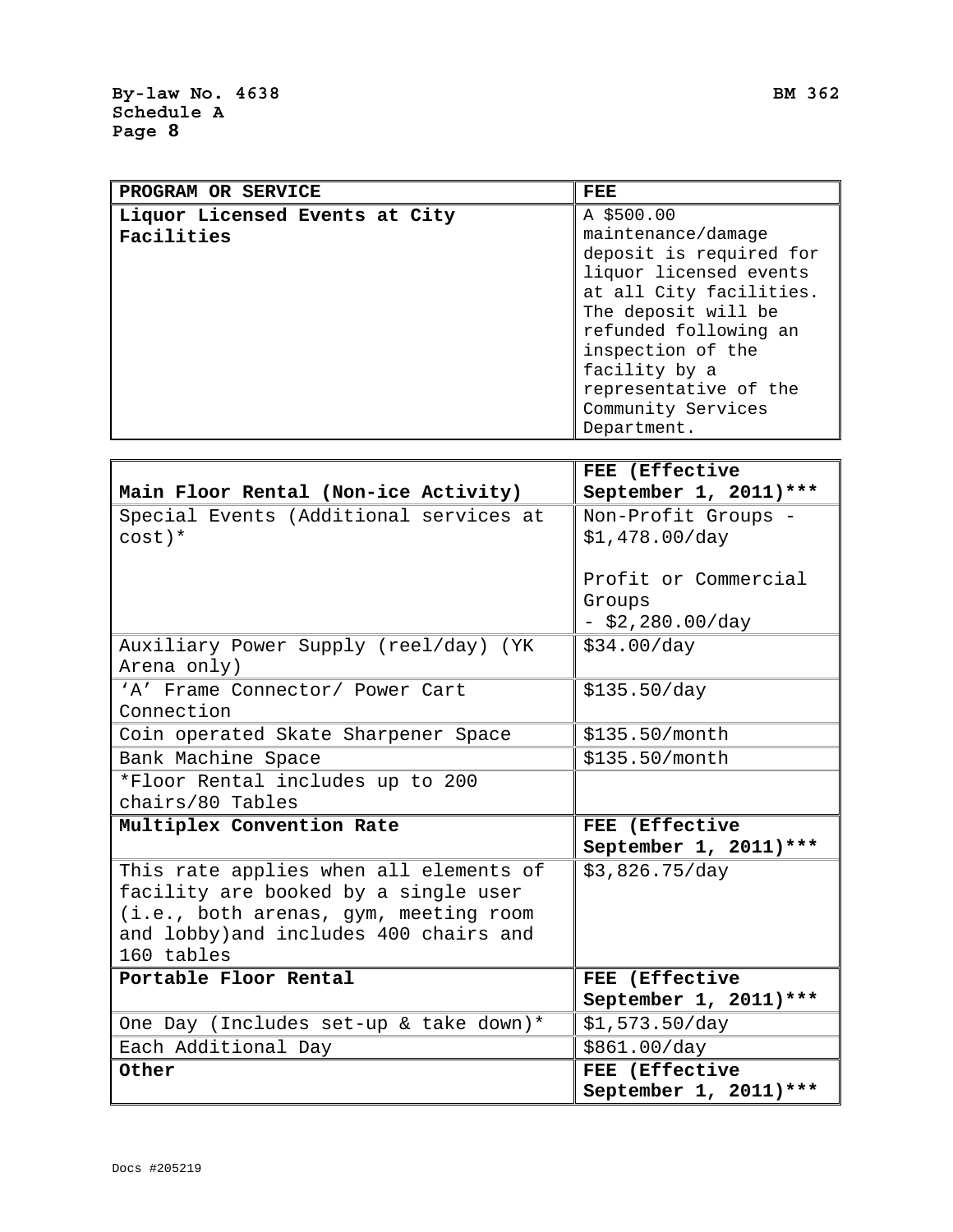| Arena Lobby | $\frac{1}{2}$ \$154.50/day or |
|-------------|-------------------------------|
|             | $\frac{1}{2}$ \$11.00/hour    |

| PROGRAM OR SERVICE                                                                     | FEE (Effective                              |
|----------------------------------------------------------------------------------------|---------------------------------------------|
|                                                                                        | September 1, 2011)***                       |
| Exclusive use of Yellowknife Community<br>Arena ("YKCA") parking lot                   | Non-Profit -<br>$$596.50/day + $100.00$     |
| (includes full access to arena<br>washroom, provided that the rental does              | refundable deposit                          |
| not conflict with any regularly<br>scheduled events or programs being held             | Commercial or Profit -<br>$$1,157.75/day +$ |
| in the existing facilities)                                                            | \$100.00 refundable<br>deposit              |
| YKCA Car Washes                                                                        | \$64.50/day                                 |
| Advertising in City Arenas**                                                           | FEE (Effective                              |
|                                                                                        | September 1, 2011) ***                      |
| 4' x 8' Sign on the Wall                                                               | \$600.00/per sign/per                       |
| (YKCA Only)                                                                            | year                                        |
| 4'x 8' Sign on the ice level boards                                                    | \$800.00/per sign/per<br>year               |
| Name and Logo on the ice surface                                                       | \$1,100.00/per ice<br>surface/per year      |
| Zamboni                                                                                | \$2,100.00/per ice<br>surface/per year      |
| **15% discount off total advertising rates if advertising in<br>more than one facility |                                             |

|                                         | FEE (Effective          |  |  |
|-----------------------------------------|-------------------------|--|--|
| Fieldhouse Rentals                      | September 1, 2011) ***  |  |  |
| Commercial/For Profit Group             | \$2,280.00/day          |  |  |
| Adults (prime)                          | \$99.00/hour            |  |  |
| Adults (non prime) (75% of prime)       | \$74.25/hour            |  |  |
| Youth (prime)                           | \$49.50/hour            |  |  |
| Youth (non prime) (75% of prime)        | \$37.00/hour            |  |  |
| Adult/Youth (prime)                     | \$74.25/hour            |  |  |
| Adult/Youth (non prime) (75% of prime)  | \$55.75/hour            |  |  |
| PRIME TIME - SATURDAY AND SUNDAY        | 8:00 a.m. to midnight   |  |  |
| PRIME TIME - MONDAY TO FRIDAY           | $4:00$ p.m. to midnight |  |  |
| NON PRIME TIME - SATURDAY AND SUNDAY    | Midnight to 8:00 a.m.   |  |  |
| NON PRIME<br>TIME - MONDAY TO<br>FRIDAY | Midnight to 4:00 p.m.   |  |  |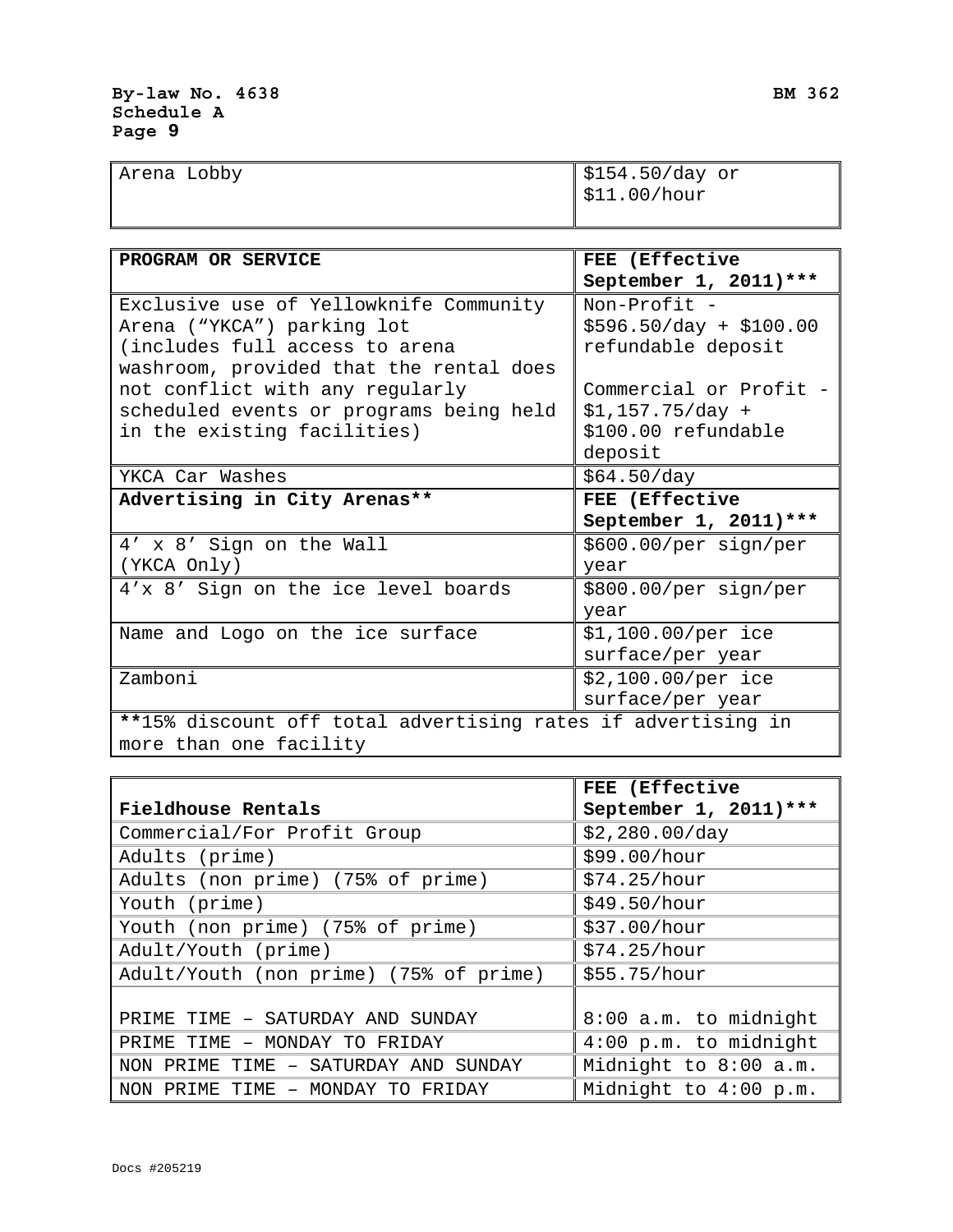| The fees under this<br>Single Admissions<br>section have been<br>Family<br>converted into<br>Adult<br>Consolidated<br>Students/Seniors<br>Facilities Fees<br>Youth<br>Pre-School<br>**Fees are listed at<br>Shower<br>bottom of schedule<br>Whirlpool/Sauna<br>under Ruth Inch<br>Memorial Pool section<br>Aquafit Drop-In<br>Passes<br>FEE (Effective<br>Group Rentals<br>September 1, 2011)***<br>Youth/Student<br>\$77.75/hour<br>Youth/Adult Private<br>\$116.75/hour<br>Adult Private<br>\$155.50/hour<br>Commercial/For profit Group<br>\$225.00/hour<br>Youth (Shared)<br>\$39.25/hour<br>Adult (Shared)<br>\$79.00/hour<br>(Shared rentals are two or more groups<br>using the facility)<br>Youth/Student<br>\$16.00/hour<br>Adult Lane Rental<br>\$31.50/hour<br>Sundeck (Barbecues are included)<br>\$32.75/hour<br>Additional Lifeguards<br>\$45.00/hour<br>FEE (Effective<br>Lesson Fees<br>September 1, 2011)***<br>Red Cross, Life Saving Swim Program (30<br>\$51.50/program<br>minutes) **All other programs<br>previously covered under this section<br>have been removed**<br>Red Cross, Life Saving and Specialized<br>\$58.50/program<br>Swim Programs (45-60 minutes) **All<br>other programs previously covered under<br>this section have been removed**<br>Junior Lifeguard Club (120 Min)<br>\$113.50/program<br>(T-shirts extra)<br>Bronze Star<br>\$113.50/program<br>Bronze Medallion<br>\$197.00/program | RUTH INCH MEMORIAL POOL | FEE |
|---------------------------------------------------------------------------------------------------------------------------------------------------------------------------------------------------------------------------------------------------------------------------------------------------------------------------------------------------------------------------------------------------------------------------------------------------------------------------------------------------------------------------------------------------------------------------------------------------------------------------------------------------------------------------------------------------------------------------------------------------------------------------------------------------------------------------------------------------------------------------------------------------------------------------------------------------------------------------------------------------------------------------------------------------------------------------------------------------------------------------------------------------------------------------------------------------------------------------------------------------------------------------------------------------------------------------------------------------------------------------------------------------------------------------------------|-------------------------|-----|
|                                                                                                                                                                                                                                                                                                                                                                                                                                                                                                                                                                                                                                                                                                                                                                                                                                                                                                                                                                                                                                                                                                                                                                                                                                                                                                                                                                                                                                       |                         |     |
|                                                                                                                                                                                                                                                                                                                                                                                                                                                                                                                                                                                                                                                                                                                                                                                                                                                                                                                                                                                                                                                                                                                                                                                                                                                                                                                                                                                                                                       |                         |     |
|                                                                                                                                                                                                                                                                                                                                                                                                                                                                                                                                                                                                                                                                                                                                                                                                                                                                                                                                                                                                                                                                                                                                                                                                                                                                                                                                                                                                                                       |                         |     |
|                                                                                                                                                                                                                                                                                                                                                                                                                                                                                                                                                                                                                                                                                                                                                                                                                                                                                                                                                                                                                                                                                                                                                                                                                                                                                                                                                                                                                                       |                         |     |
|                                                                                                                                                                                                                                                                                                                                                                                                                                                                                                                                                                                                                                                                                                                                                                                                                                                                                                                                                                                                                                                                                                                                                                                                                                                                                                                                                                                                                                       |                         |     |
|                                                                                                                                                                                                                                                                                                                                                                                                                                                                                                                                                                                                                                                                                                                                                                                                                                                                                                                                                                                                                                                                                                                                                                                                                                                                                                                                                                                                                                       |                         |     |
|                                                                                                                                                                                                                                                                                                                                                                                                                                                                                                                                                                                                                                                                                                                                                                                                                                                                                                                                                                                                                                                                                                                                                                                                                                                                                                                                                                                                                                       |                         |     |
|                                                                                                                                                                                                                                                                                                                                                                                                                                                                                                                                                                                                                                                                                                                                                                                                                                                                                                                                                                                                                                                                                                                                                                                                                                                                                                                                                                                                                                       |                         |     |
|                                                                                                                                                                                                                                                                                                                                                                                                                                                                                                                                                                                                                                                                                                                                                                                                                                                                                                                                                                                                                                                                                                                                                                                                                                                                                                                                                                                                                                       |                         |     |
|                                                                                                                                                                                                                                                                                                                                                                                                                                                                                                                                                                                                                                                                                                                                                                                                                                                                                                                                                                                                                                                                                                                                                                                                                                                                                                                                                                                                                                       |                         |     |
|                                                                                                                                                                                                                                                                                                                                                                                                                                                                                                                                                                                                                                                                                                                                                                                                                                                                                                                                                                                                                                                                                                                                                                                                                                                                                                                                                                                                                                       |                         |     |
|                                                                                                                                                                                                                                                                                                                                                                                                                                                                                                                                                                                                                                                                                                                                                                                                                                                                                                                                                                                                                                                                                                                                                                                                                                                                                                                                                                                                                                       |                         |     |
|                                                                                                                                                                                                                                                                                                                                                                                                                                                                                                                                                                                                                                                                                                                                                                                                                                                                                                                                                                                                                                                                                                                                                                                                                                                                                                                                                                                                                                       |                         |     |
|                                                                                                                                                                                                                                                                                                                                                                                                                                                                                                                                                                                                                                                                                                                                                                                                                                                                                                                                                                                                                                                                                                                                                                                                                                                                                                                                                                                                                                       |                         |     |
|                                                                                                                                                                                                                                                                                                                                                                                                                                                                                                                                                                                                                                                                                                                                                                                                                                                                                                                                                                                                                                                                                                                                                                                                                                                                                                                                                                                                                                       |                         |     |
|                                                                                                                                                                                                                                                                                                                                                                                                                                                                                                                                                                                                                                                                                                                                                                                                                                                                                                                                                                                                                                                                                                                                                                                                                                                                                                                                                                                                                                       |                         |     |
|                                                                                                                                                                                                                                                                                                                                                                                                                                                                                                                                                                                                                                                                                                                                                                                                                                                                                                                                                                                                                                                                                                                                                                                                                                                                                                                                                                                                                                       |                         |     |
|                                                                                                                                                                                                                                                                                                                                                                                                                                                                                                                                                                                                                                                                                                                                                                                                                                                                                                                                                                                                                                                                                                                                                                                                                                                                                                                                                                                                                                       |                         |     |
|                                                                                                                                                                                                                                                                                                                                                                                                                                                                                                                                                                                                                                                                                                                                                                                                                                                                                                                                                                                                                                                                                                                                                                                                                                                                                                                                                                                                                                       |                         |     |
|                                                                                                                                                                                                                                                                                                                                                                                                                                                                                                                                                                                                                                                                                                                                                                                                                                                                                                                                                                                                                                                                                                                                                                                                                                                                                                                                                                                                                                       |                         |     |
|                                                                                                                                                                                                                                                                                                                                                                                                                                                                                                                                                                                                                                                                                                                                                                                                                                                                                                                                                                                                                                                                                                                                                                                                                                                                                                                                                                                                                                       |                         |     |
|                                                                                                                                                                                                                                                                                                                                                                                                                                                                                                                                                                                                                                                                                                                                                                                                                                                                                                                                                                                                                                                                                                                                                                                                                                                                                                                                                                                                                                       |                         |     |
|                                                                                                                                                                                                                                                                                                                                                                                                                                                                                                                                                                                                                                                                                                                                                                                                                                                                                                                                                                                                                                                                                                                                                                                                                                                                                                                                                                                                                                       |                         |     |
|                                                                                                                                                                                                                                                                                                                                                                                                                                                                                                                                                                                                                                                                                                                                                                                                                                                                                                                                                                                                                                                                                                                                                                                                                                                                                                                                                                                                                                       |                         |     |
|                                                                                                                                                                                                                                                                                                                                                                                                                                                                                                                                                                                                                                                                                                                                                                                                                                                                                                                                                                                                                                                                                                                                                                                                                                                                                                                                                                                                                                       |                         |     |
|                                                                                                                                                                                                                                                                                                                                                                                                                                                                                                                                                                                                                                                                                                                                                                                                                                                                                                                                                                                                                                                                                                                                                                                                                                                                                                                                                                                                                                       |                         |     |
|                                                                                                                                                                                                                                                                                                                                                                                                                                                                                                                                                                                                                                                                                                                                                                                                                                                                                                                                                                                                                                                                                                                                                                                                                                                                                                                                                                                                                                       |                         |     |
|                                                                                                                                                                                                                                                                                                                                                                                                                                                                                                                                                                                                                                                                                                                                                                                                                                                                                                                                                                                                                                                                                                                                                                                                                                                                                                                                                                                                                                       |                         |     |
|                                                                                                                                                                                                                                                                                                                                                                                                                                                                                                                                                                                                                                                                                                                                                                                                                                                                                                                                                                                                                                                                                                                                                                                                                                                                                                                                                                                                                                       |                         |     |
|                                                                                                                                                                                                                                                                                                                                                                                                                                                                                                                                                                                                                                                                                                                                                                                                                                                                                                                                                                                                                                                                                                                                                                                                                                                                                                                                                                                                                                       |                         |     |
|                                                                                                                                                                                                                                                                                                                                                                                                                                                                                                                                                                                                                                                                                                                                                                                                                                                                                                                                                                                                                                                                                                                                                                                                                                                                                                                                                                                                                                       |                         |     |
|                                                                                                                                                                                                                                                                                                                                                                                                                                                                                                                                                                                                                                                                                                                                                                                                                                                                                                                                                                                                                                                                                                                                                                                                                                                                                                                                                                                                                                       |                         |     |
|                                                                                                                                                                                                                                                                                                                                                                                                                                                                                                                                                                                                                                                                                                                                                                                                                                                                                                                                                                                                                                                                                                                                                                                                                                                                                                                                                                                                                                       |                         |     |
|                                                                                                                                                                                                                                                                                                                                                                                                                                                                                                                                                                                                                                                                                                                                                                                                                                                                                                                                                                                                                                                                                                                                                                                                                                                                                                                                                                                                                                       |                         |     |
|                                                                                                                                                                                                                                                                                                                                                                                                                                                                                                                                                                                                                                                                                                                                                                                                                                                                                                                                                                                                                                                                                                                                                                                                                                                                                                                                                                                                                                       |                         |     |
|                                                                                                                                                                                                                                                                                                                                                                                                                                                                                                                                                                                                                                                                                                                                                                                                                                                                                                                                                                                                                                                                                                                                                                                                                                                                                                                                                                                                                                       |                         |     |
|                                                                                                                                                                                                                                                                                                                                                                                                                                                                                                                                                                                                                                                                                                                                                                                                                                                                                                                                                                                                                                                                                                                                                                                                                                                                                                                                                                                                                                       |                         |     |
|                                                                                                                                                                                                                                                                                                                                                                                                                                                                                                                                                                                                                                                                                                                                                                                                                                                                                                                                                                                                                                                                                                                                                                                                                                                                                                                                                                                                                                       |                         |     |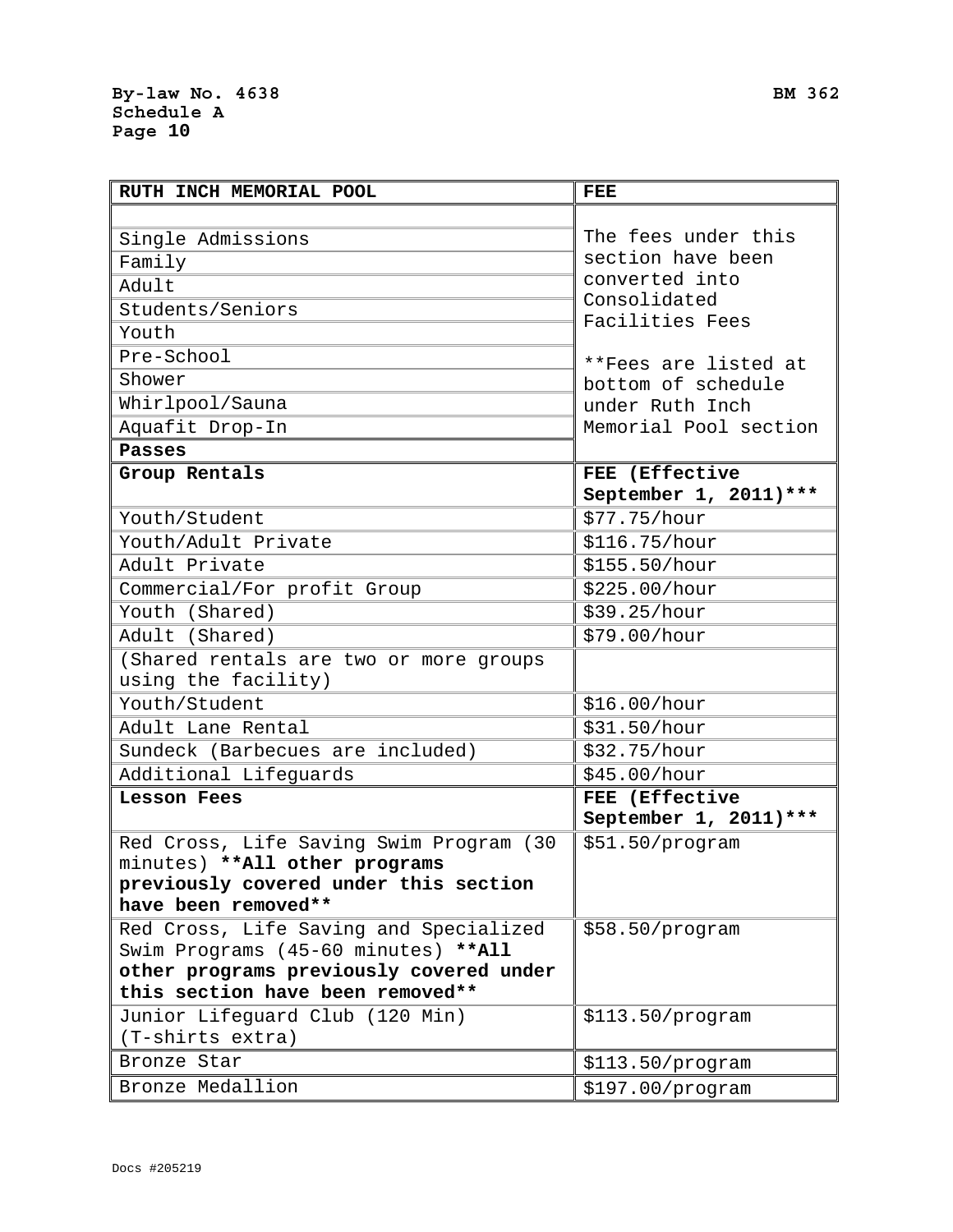| Bronze Cross                           | \$197.00/program      |  |  |
|----------------------------------------|-----------------------|--|--|
| National Lifeguard Service Award       | \$315.25/program      |  |  |
| Water Safety Instructor                | \$434.50/program      |  |  |
| Private Lessons - Youth                | \$43.75/hour          |  |  |
| Private Lessons - Adult                | \$43.75/hour          |  |  |
|                                        |                       |  |  |
| Advertising at Ruth Inch Memorial Pool | FEE (Effective        |  |  |
|                                        | September 1, 2011)*** |  |  |
| 4' x 8' Sign on the wall               | \$600.00/year         |  |  |
| 53" x 9.5" Sign on the front railing   | \$325.00/year         |  |  |
| NOTE: Multiple advertising rate - 15%  |                       |  |  |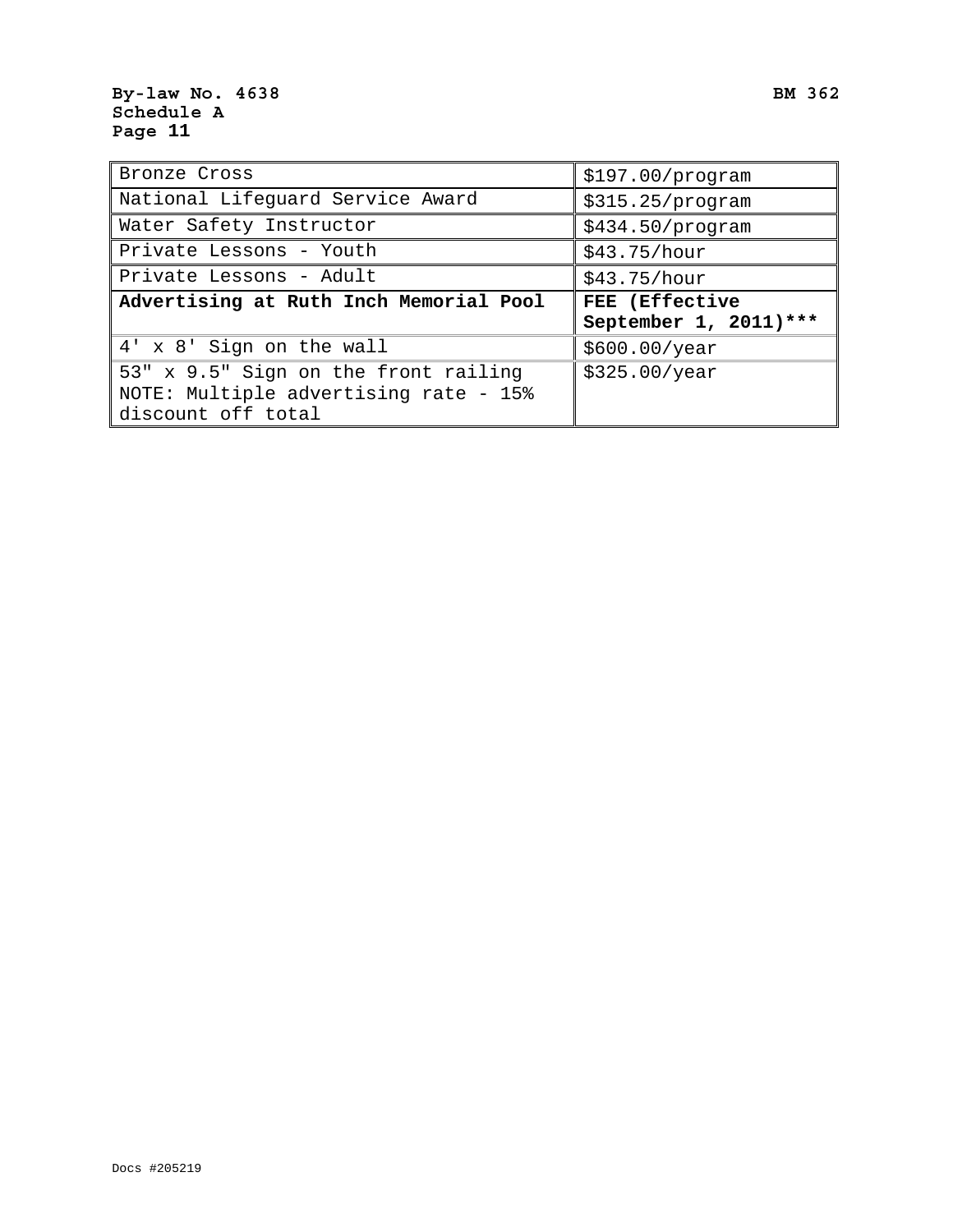# **Consolidated Facilities fees come into effect September 1, 2010.**

Facilities covered under this section include Ruth Inch Memorial Pool, Multiplex, Yellowknife Community Arena and the Fieldhouse

|                         | <b>SINGLE</b><br>ADMISS | <b>PUNCH</b><br><b>PASS</b> | 1 MONTH<br><b>FLEXI</b> | 3 MONTH<br>FLEXI | 6 MONTH<br>FLEXI | ONE YEAR<br>FLEXI |
|-------------------------|-------------------------|-----------------------------|-------------------------|------------------|------------------|-------------------|
|                         | <b>ION</b>              | (MIN.10<br>PASSES) **       | PASS**                  | <b>PASS</b>      | <b>PASS</b>      | PASS**            |
| Under 2<br>yrs.         | Free                    | N/A                         | Free                    | Free             | Free             | Free              |
| Preschool<br>$(2-6)$    | \$2.75                  | 15%<br>discount             | \$23.00                 | \$68.75          | \$137.50         | \$275.00          |
| Youth<br>$(7 - 12)$     | \$3.75                  | 15%<br>discount             | \$31.25                 | \$93.75          | \$187.50         | \$375.00          |
| Students<br>$(13 - 17)$ | \$4.50                  | 15%<br>discount             | \$37.50                 | \$112.50         | \$225.00         | \$450.00          |
| Adult<br>$(18 - 59)$    | \$5.75                  | 15%<br>discount             | \$48.00                 | \$143.75         | \$287.50         | \$575.00          |
| Seniors<br>$(60+)$      | \$4.50                  | 15%<br>discount             | \$37.50                 | \$112.50         | \$225.00         | \$450.00          |
| Family                  | \$12.50                 | N/A                         | \$104.25                | \$312.50         | \$625.00         | \$1250.00         |
| Playgroup               | \$13.75                 | 15%<br>discount             | \$137.50                | \$412.50         | \$825.00         | \$1650.00         |
| Aquafit                 | \$7.25                  | 15%<br>discount             | \$60.50                 | \$181.25         | \$362.50         | \$725.00          |

**\*\***Punch Passes = minimum of 10 to be purchased at one time, photo scan card, no expiry.

**\*\*** Flexi Pass = unlimited visits within timeframe, expires at end of timeframe – NO EXCEPTIONS – photo scan card access to all venues.

**\*\***One year Flexi Pass payment plan = pay 30% up front then monthly fee for remaining 9 months.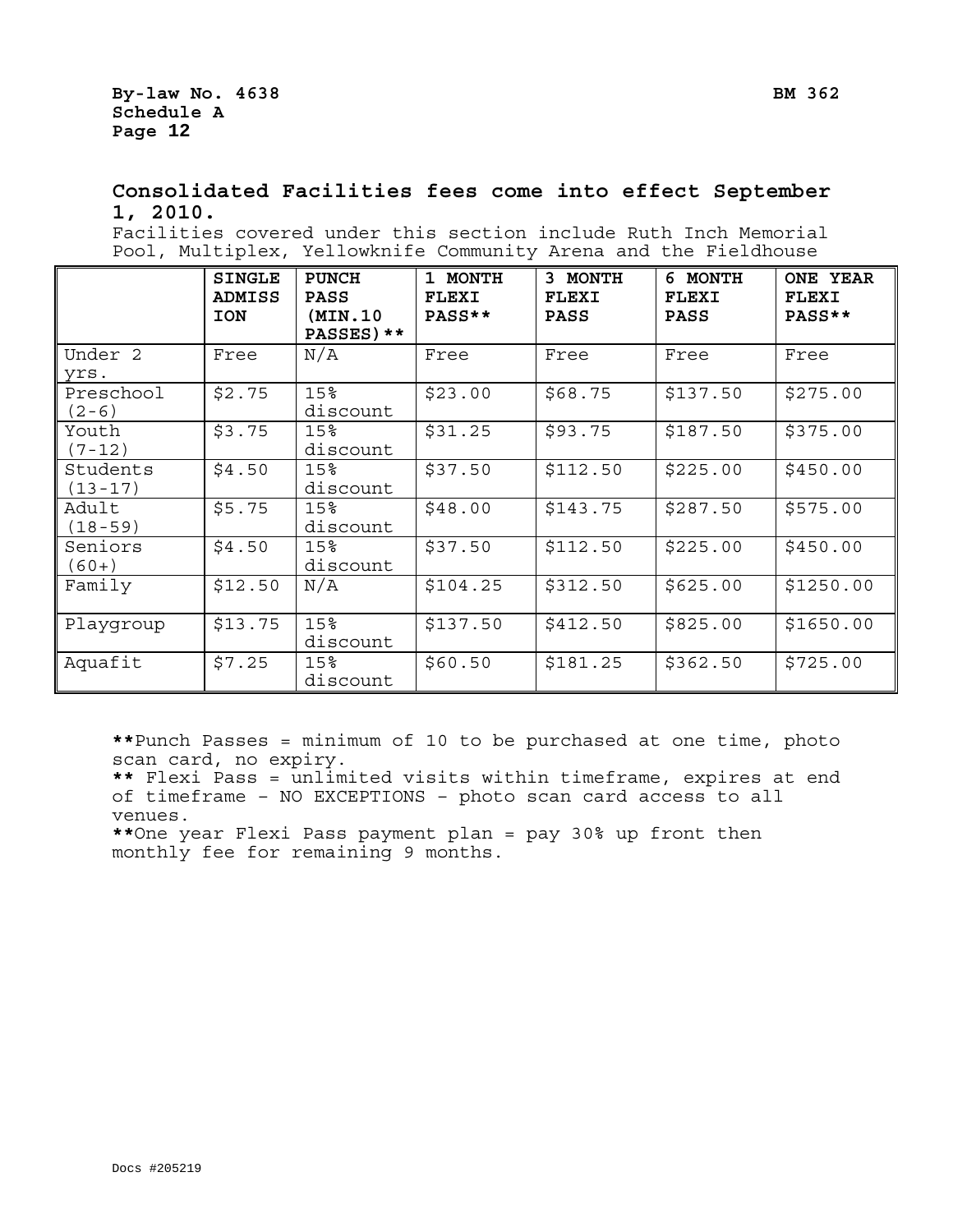| <b>SCHOOL RENTAL</b>                                         | FEE (Effective         |  |  |
|--------------------------------------------------------------|------------------------|--|--|
|                                                              | September 1, 2011)***  |  |  |
| Large Gyms                                                   |                        |  |  |
| Sir John, St. Pat's & Weledeh schools                        |                        |  |  |
| Youth                                                        | \$23.25/50 min.        |  |  |
| Youth/Adult                                                  | \$34.50/50 min.        |  |  |
| Adult                                                        | \$45.70/50 min.        |  |  |
| Medium Gyms                                                  |                        |  |  |
| J.H. Sissons, Range Lake, St. Joseph & Wm. McDonald schools, |                        |  |  |
| Multiplex gym                                                |                        |  |  |
| Youth                                                        | \$15.50/50 min.        |  |  |
| Youth/Adult                                                  | \$23.25/50 min.        |  |  |
| Adult                                                        | \$31.00/50 min.        |  |  |
| Multiplex Gym - Corporate, Bingos &                          | \$109.25 for floor     |  |  |
| Fundraising                                                  | coverings              |  |  |
| (Tradeshows, Conferences, Parties,                           | \$683.50 for Daily Gym |  |  |
| Private Functions, Weddings, Dances,                         | Rental (8 hours) or    |  |  |
| Concerts, Cabarets, etc.)                                    | \$79.50 per hour to a  |  |  |
|                                                              | maximum of 7 hours     |  |  |
|                                                              | **Tables, chairs,      |  |  |
|                                                              | stage, etc. extra      |  |  |
| Small Gyms                                                   |                        |  |  |
| Mildred Hall & N.J. Macpherson schools                       |                        |  |  |
| Youth                                                        | $$7.75/50$ min.        |  |  |
| Youth/Adult                                                  | \$15.50/50 min.        |  |  |
| Adult                                                        | \$23.25/50 min.        |  |  |
| Tournaments/Special Events                                   |                        |  |  |
| Large                                                        |                        |  |  |
| -Adult                                                       | \$367.25/day           |  |  |
| -Youth                                                       | \$183.50/day           |  |  |
| Medium (other than Multiplex Gym)                            |                        |  |  |
| -Adult<br>\$305.75/day                                       |                        |  |  |
| -Youth                                                       | \$153.00/day           |  |  |
| Commercial Special Events                                    | FEE (Effective         |  |  |
|                                                              | September 1, 2011)***  |  |  |
| Weledeh/St. Patrick's school Twin                            | \$131.00/hour          |  |  |
| Gymnasium Complex (at above schools)                         | \$1,434.25/day         |  |  |
|                                                              | \$717.25/per side      |  |  |
| Classrooms & Multiplex PSAV Room                             | FEE (Effective         |  |  |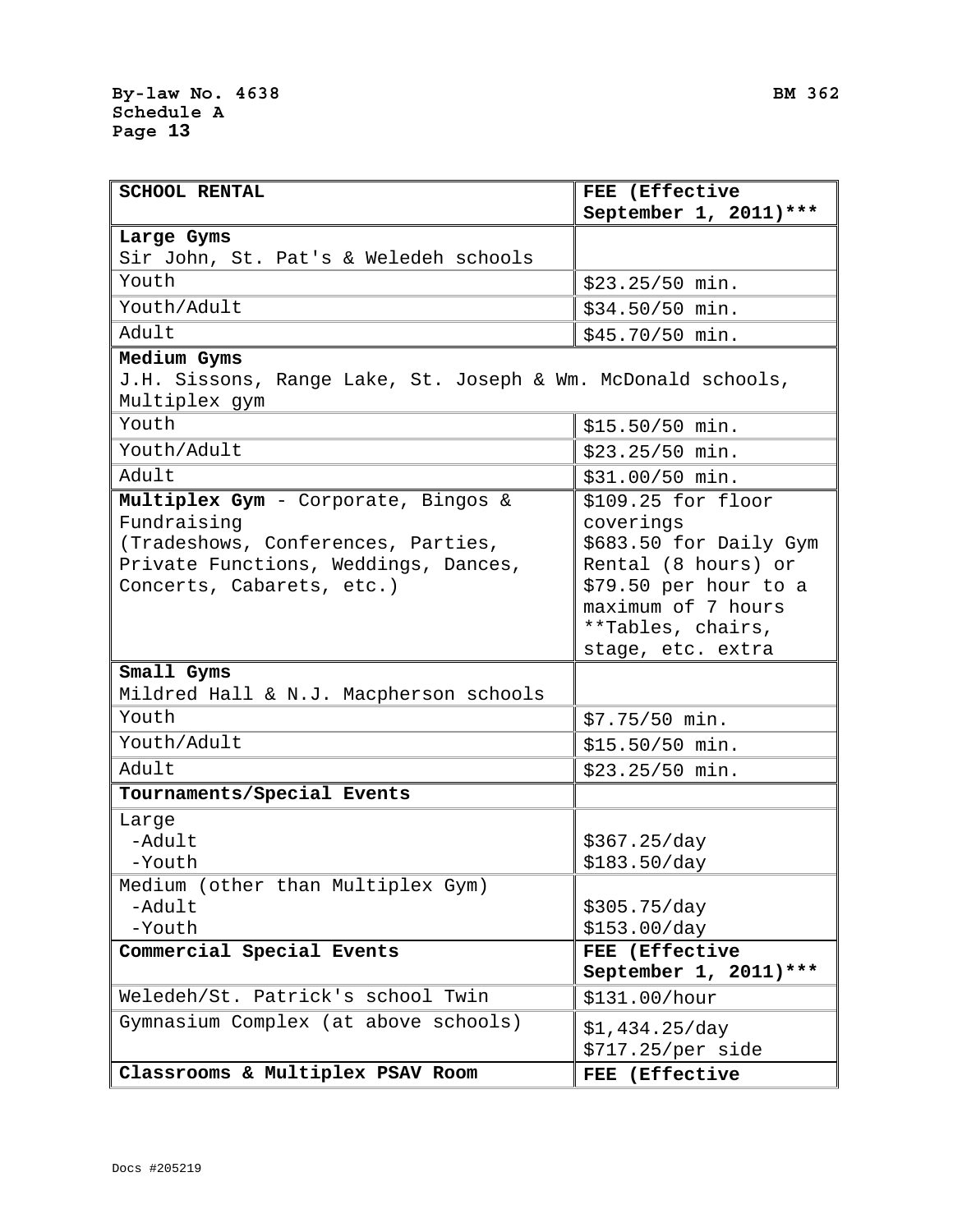|                                        | September 1, 2011)***             |
|----------------------------------------|-----------------------------------|
| Youth                                  | $\frac{156.75}{hr}$               |
| Youth/Adult                            | $\frac{\sin 0.00}{\text{hr}}$     |
| Adult                                  | $\frac{1513.50}{hr}$              |
| PSAV Arch. Ltd. Meeting Room Corporate | $\frac{\sqrt{241.50}}{\text{hr}}$ |

| ADVERTISING IN RECREATION GUIDE         | FEE (Effective          |  |  |
|-----------------------------------------|-------------------------|--|--|
|                                         | September 1, 2011)***   |  |  |
| Inside Full Page                        | \$540.75/issue          |  |  |
| Inside Half Page                        | \$309.00/issue          |  |  |
| Inside Quarter Page                     | \$176.25/issue          |  |  |
| Inside Eighth Page                      | $$100.00/$ issue        |  |  |
| Program Registration System             |                         |  |  |
| Program Registration System Rental      | \$130.00/program/season |  |  |
| Additional Administration Fee           | 8% of revenue           |  |  |
| Electronic Sign (Community Groups only) |                         |  |  |
| Set up charge                           | \$53.50/message         |  |  |
| Weekly fee                              | \$5.50/message          |  |  |

| <b>OUTDOOR FACILITIES</b>                                     | FEE (Effective        |  |  |
|---------------------------------------------------------------|-----------------------|--|--|
|                                                               | September 1, 2011)*** |  |  |
| Somba K'e Civic Plaza Amphitheatre                            |                       |  |  |
| Hourly Rental                                                 | \$51.50               |  |  |
| \$206.00<br>Half day                                          |                       |  |  |
| Full day                                                      | \$412.00              |  |  |
| Add Service Building                                          |                       |  |  |
| Hourly rental                                                 | \$77.25               |  |  |
| Half day                                                      | \$309.00              |  |  |
| Full day                                                      | \$618.00              |  |  |
| Rotary Waterfront Park - day use area & City Hall back lawn   |                       |  |  |
| \$25.75<br>Hourly rental                                      |                       |  |  |
| Half day                                                      | \$103.00              |  |  |
| Full day                                                      | \$206.00              |  |  |
| Parker Park & St. Joseph school ball diamonds; Wm. McDonald & |                       |  |  |
| Range Lake schools soccer fields                              |                       |  |  |
| Adult Season Use                                              | \$231.75/team         |  |  |
| Youth Season Use                                              | \$116.00/team         |  |  |
| Adult Casual Use                                              | \$27.25/hour          |  |  |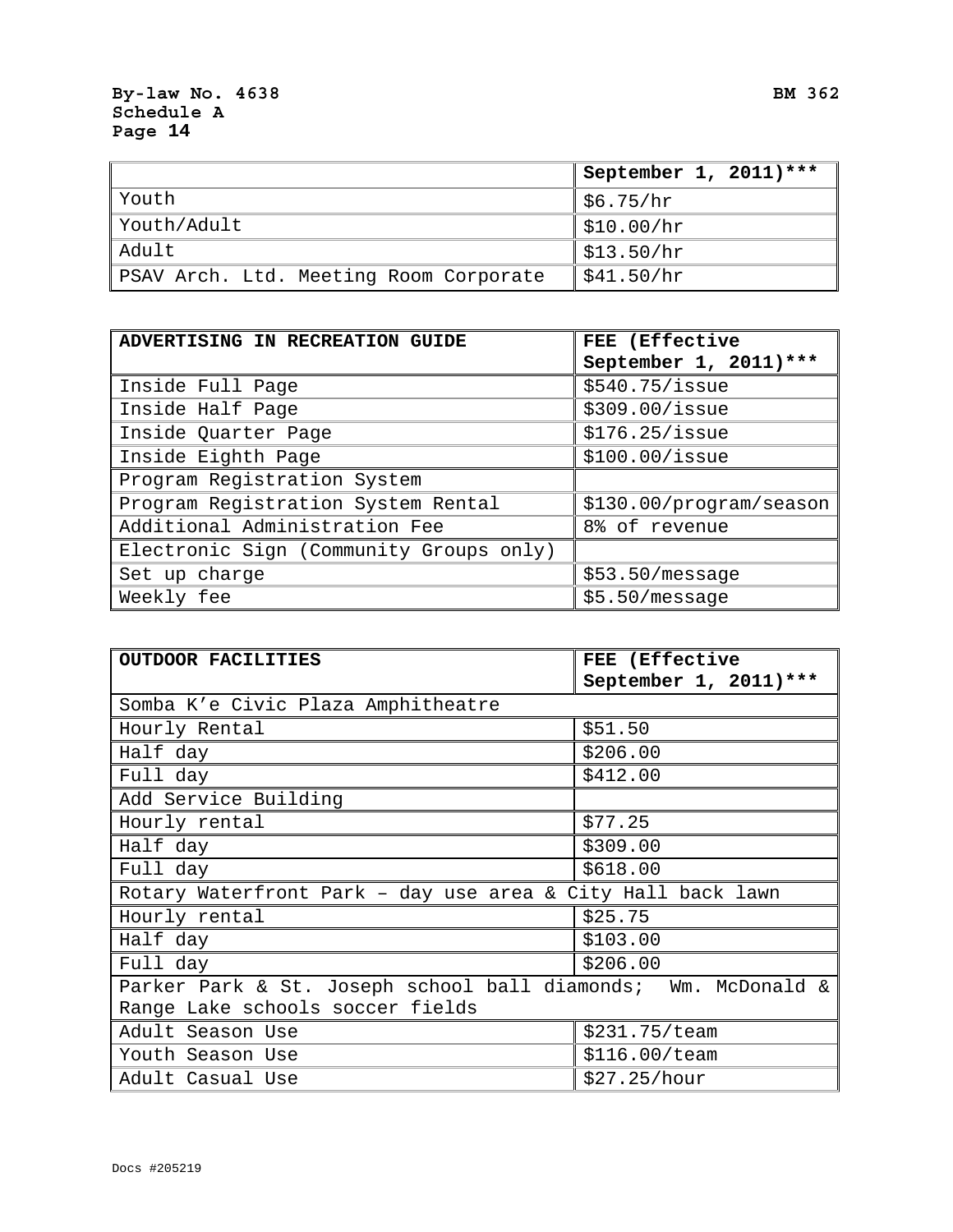| Youth Casual Use                                                                                                                                                                                          | \$13.75/hour         |  |
|-----------------------------------------------------------------------------------------------------------------------------------------------------------------------------------------------------------|----------------------|--|
| Adult Tournament (per diamond)                                                                                                                                                                            | \$146.25/day         |  |
| Adult/Youth Tournament (per diamond)                                                                                                                                                                      | \$109.25/day         |  |
| \$73.00/day<br>Youth Tournament (per diamond)                                                                                                                                                             |                      |  |
| Tenants are responsible for their own field maintenance. The City<br>supplies materials for lining. If the City workforce maintains the<br>fields, the tenant will be charged on a cost of service basis. |                      |  |
| Wm. McDonald, N.J. Macpherson, Mildred Hall & Range Lake<br>schools ball diamonds                                                                                                                         |                      |  |
| Youth Season Use                                                                                                                                                                                          | $$24.25/\text{team}$ |  |
| \$9.00/hour<br>Youth Casual Use                                                                                                                                                                           |                      |  |
| Tennis Courts                                                                                                                                                                                             |                      |  |
| Tennis Club seasonal court rental                                                                                                                                                                         | \$788.00/ season     |  |
| Folk On The Rocks site rentals<br>\$153.00/day                                                                                                                                                            |                      |  |
| - For all park facility rentals there is a \$300.00 refundable<br>maintenance deposit.<br>- Lessee is responsible for supply of water, security, electricity<br>and washroom pump outs.                   |                      |  |

| <b>EQUIPMENT RENTAL</b>                 | FEE (Effective         |
|-----------------------------------------|------------------------|
|                                         | September 1, 2011)***  |
| Equipment Rental                        | Item/Day               |
| Marquis Tent $(20' \times 30')$         | \$54.50                |
|                                         |                        |
| Additional City setup charge            | \$392.50               |
|                                         | $$82.00 + $500$ damage |
| Grand Marquis Tent (40' x 60')          | deposit                |
| Additional City setup charge            | \$1,890.00             |
|                                         | \$76.50 (plus \$200.00 |
| Bleachers (20'x8'; 5-tier; 50 people    | refundable deposit)    |
| max.; includes City delivery)           |                        |
| Staging $(4'x8'x2')$ ; Metal structures | \$22.75/piece/day      |
| Stairs                                  |                        |
| Picnic Tables                           | \$16.50                |
| Tables                                  |                        |
| -Non folding wooden (5' long)           | No longer offered      |
| -Folding plastic $(2-1/2 \cdot x6)$     | \$8.75                 |
| Chairs - plastic folding                | \$2.50                 |
| Snow Fencing (100')                     | \$22.50/100'           |
| Garbage Cans                            | No charge              |
| Inside Banners 20' x 3'                 |                        |
| (lettering 12" White: 8" Grey: 6" Grey) | \$81.75/wk             |
| -Megaphone                              | $$16.50$ each          |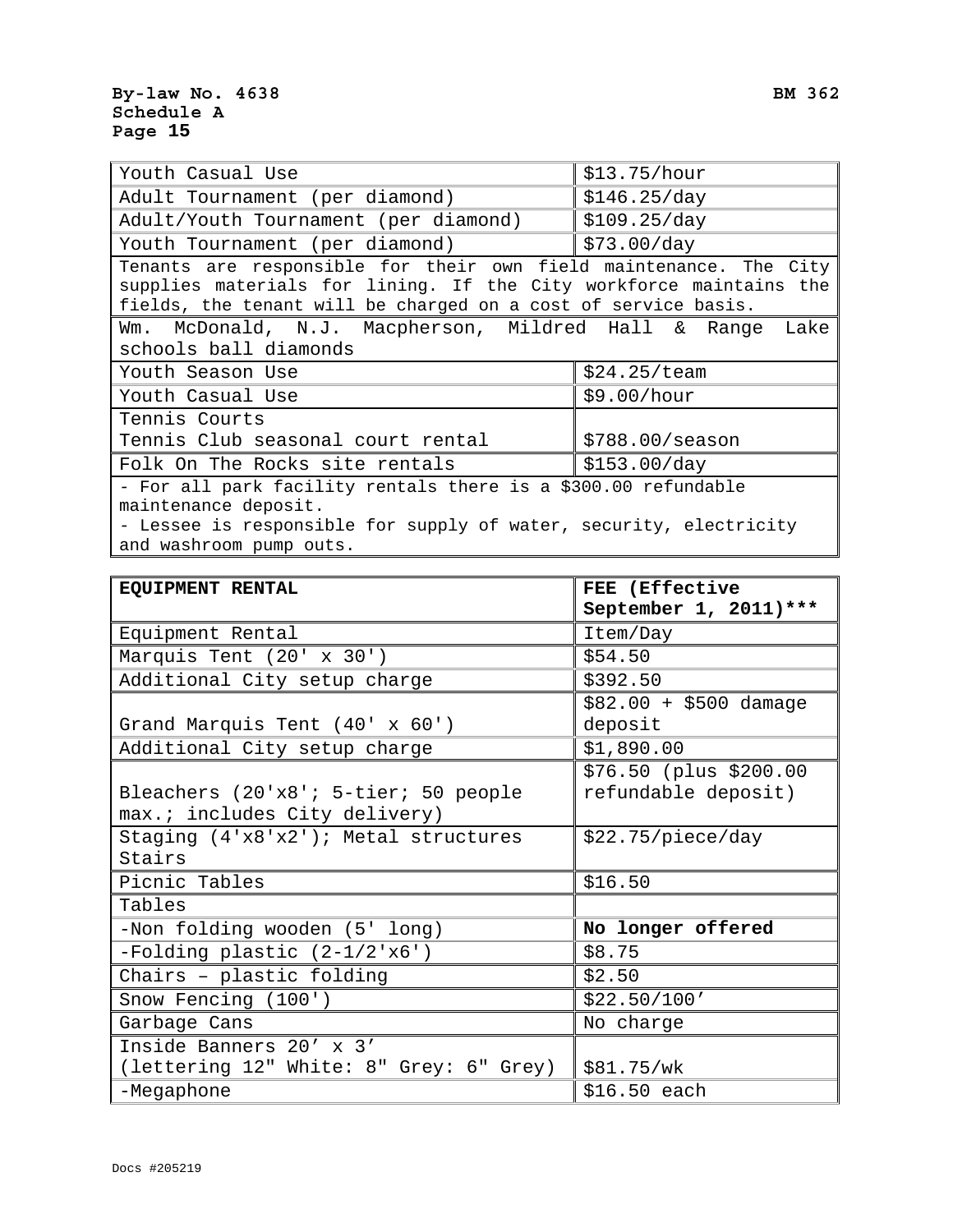| -Parachutes (for play purposes) | $$7.75$ each   |
|---------------------------------|----------------|
| Delivery/Pickup Charge and/or   |                |
| additional staff                | $ $ \$54.75/hr |

| PUBLIC LIBRARY          | FEE (Effective           |
|-------------------------|--------------------------|
|                         | September 1, 2011)***    |
| Meeting Room            |                          |
| Non Profit Group        | No charge                |
| For Profit Group        | \$282.75/day             |
|                         | \$141.50/half day        |
|                         | \$41.50/hour             |
| Overdue Book Fines      |                          |
| Yellowknife Books       | $$0.10/day$ to a max. of |
|                         | \$5.00                   |
| Inter-Library Loans     | \$1.00/day               |
| Videos/DVD              | $$1.00/day$ to a max. of |
|                         | \$10.00                  |
| Membership Card         | No charge                |
| Replacement Card        | \$1.00/each              |
| Xerox (black and white) | \$0.20/copy              |
|                         | \$0.25/black and white   |
| Computer Printing       | copy                     |
| Computer Printing       | $$0.50/color$ copy       |
|                         | Replacement Cost +       |
| Lost Materials          | \$5.00                   |
| Exam Invigilation       | \$46.50                  |

\*\*\*Existing fees remain in effect unless otherwise indicated. Any new or increased fees in effect as of September 1, 2011.\*\*\*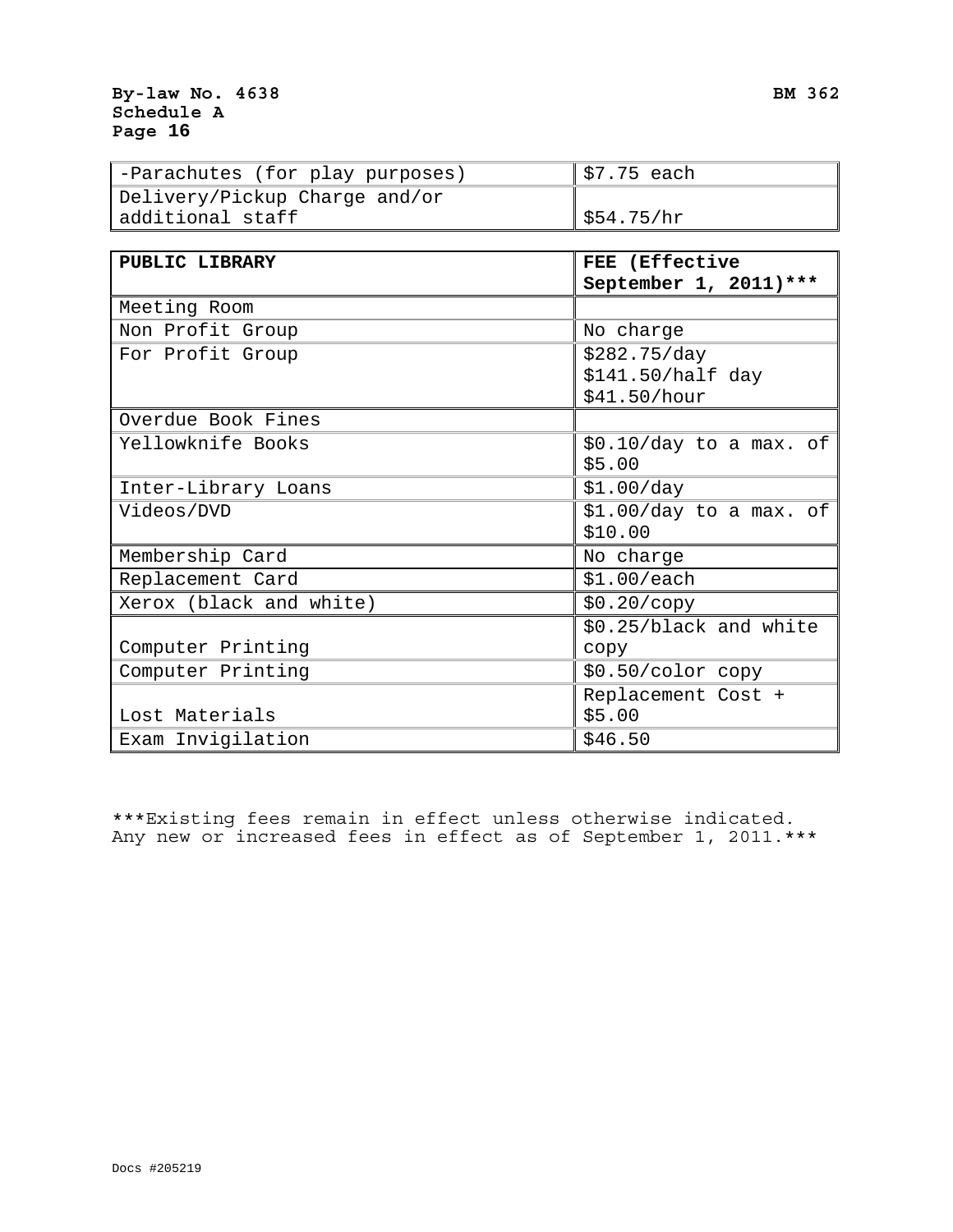#### **INTERPRETATION OF PART 12 of SCHEDULE "B"**

- PRE-SCHOOL means a person 2-6 years of age and younger and includes a 'tot' for Parent/Tot Skating.
- YOUTH means a person between 7 and 12 years of age.
- STUDENT means a person between 13 and 17 years of age; or a person who holds a valid student card.
- ADULT means a person between 18-59 years of age.
- SENIOR means a person 60 years of age and older.
- FAMILY means two adults in addition to their biological or adoptive children who are 18 years of age or younger and who reside at the same residence.
- PLAY GROUP means one adult and up to a maximum of 4 children.
- PRIME TIME means those hours from 4:00 p.m. to midnight on weekdays, and from 8:00 a.m. to midnight on Saturday and Sunday.
- NON-PRIME TIME means those hours from midnight to 4:00 p.m. on weekdays, and from midnight to 8:00 a.m. on Saturday and Sunday.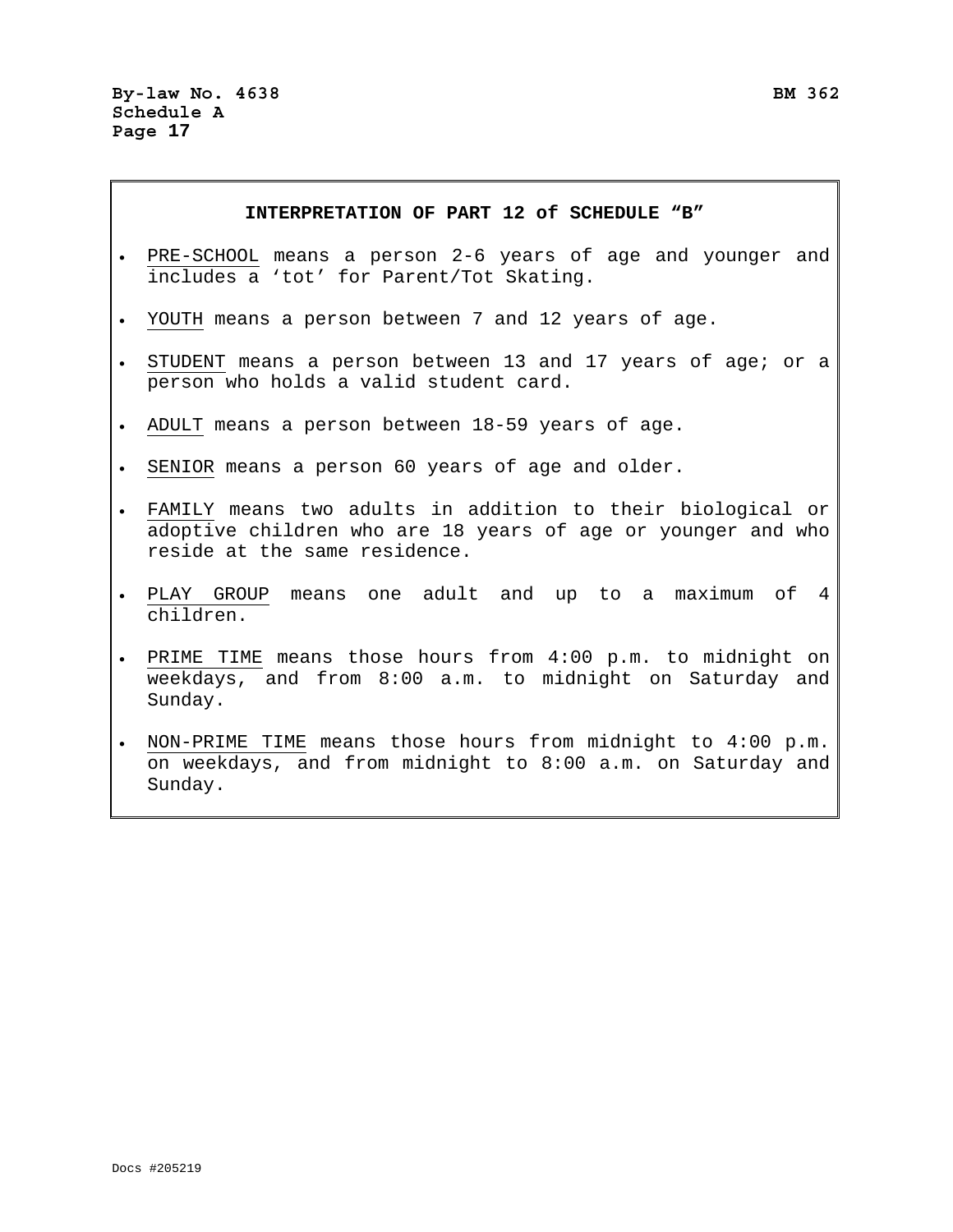> **PART 17** – Tipping and Solid Waste Related Fees (Solid Waste Management By-law No. 4376)

| PROGRAM OR SERVICE (Tipping Fees)         | <b>FEE</b>            |
|-------------------------------------------|-----------------------|
| COMMERCIAL RATES (for Commercial Vehicles |                       |
| Disposing of Solid Waste)                 |                       |
| Commercial Waste                          | \$82.50 per tonne     |
| Commercial Waste from outside of City     | \$100.00 per tonne    |
| boundaries (with prior approval of Senior | $(520$ minimum) +     |
| Administrative Officer)                   | \$130/hr equipment    |
|                                           | charge with a minimum |
|                                           | 1 hr if required      |
| Mixed Loads                               | Charged at the higher |
|                                           | rate                  |
| Light Waste Loads                         | \$7.00 minimum charge |
| Unsorted Recyclables                      | \$65.00 per tonne     |
| Sorted Recyclables                        | \$30.00 per tonne     |
| Special Waste*                            |                       |
| Construction Waste                        | \$60.00 per tonne     |
| Contaminated Soils - Hydrocarbons         | \$75.00 per tonne     |
| Contaminated Water                        | \$500.00 per tonne    |
| Cooking Grease                            | \$25.00 per tonne     |
| Animal Carcasses:                         |                       |
| $-s$ mall                                 | \$10.00 each          |
| -large                                    | \$20.00 each          |
| Asbestos                                  | \$100.00 per tonne    |
|                                           | ( \$50.00 minimum)    |
|                                           | +\$130/hr equipment   |
|                                           | charge, one hour      |
|                                           | minimum charge        |
| Other non-specified special waste         | \$75.00 per tonne     |
|                                           | ( \$50.00 minimum)    |
|                                           | +\$130/hr equipment   |
|                                           | charge - one hour     |
|                                           | minimum charge if     |
|                                           | equipment required    |
| Scrap Steel                               | $$50.00$ per tonne    |
| Vehicles (that are being disposed of)     | \$125.00 per vehicle  |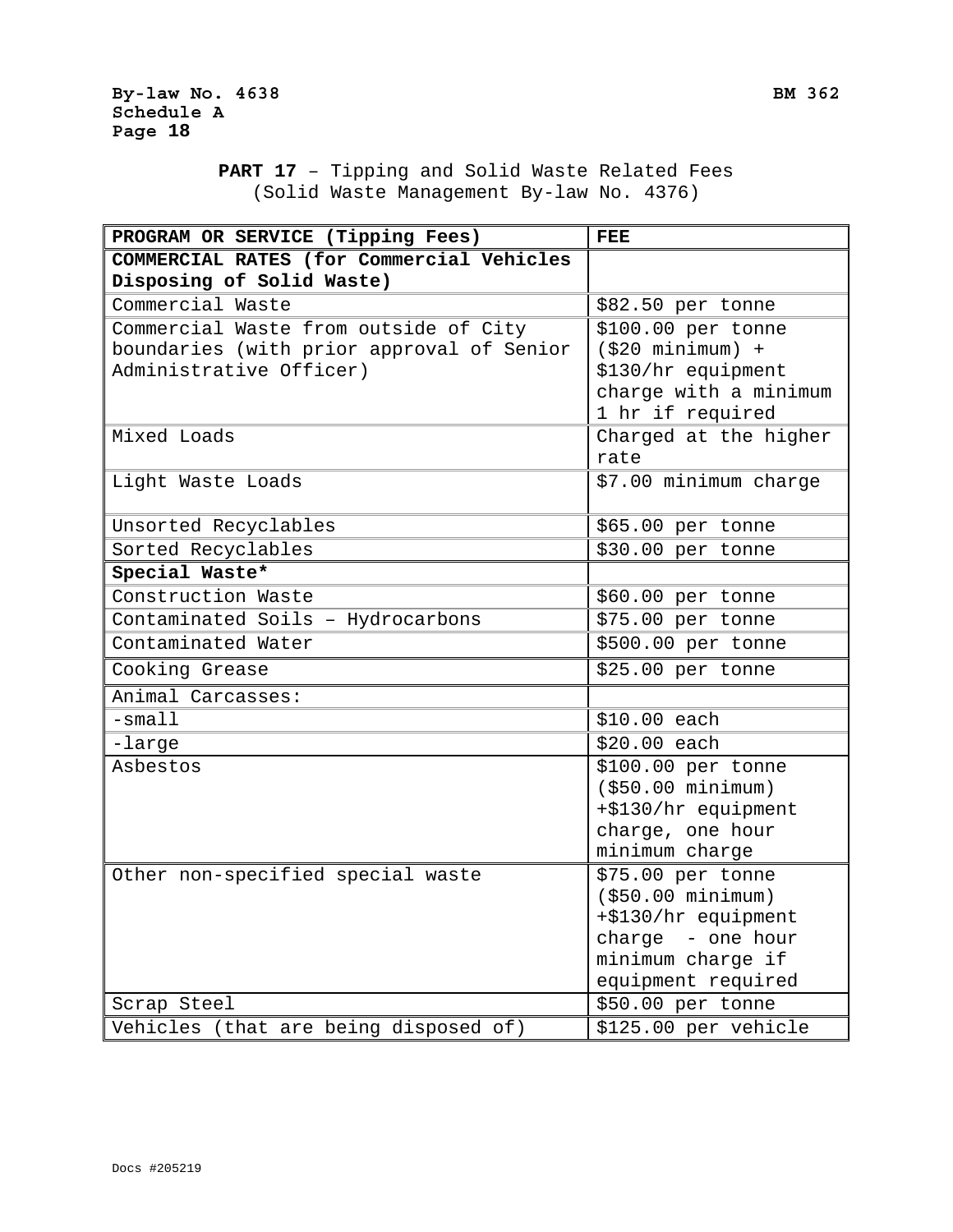| PROGRAM OR SERVICE (Tipping Fees)                                                                                                                                                                | <b>FEE</b>                                           |
|--------------------------------------------------------------------------------------------------------------------------------------------------------------------------------------------------|------------------------------------------------------|
| Oversized Load                                                                                                                                                                                   | \$10.00 per cubic                                    |
|                                                                                                                                                                                                  | metre                                                |
| White Goods (appliances)                                                                                                                                                                         |                                                      |
| Refrigerator                                                                                                                                                                                     | \$40.00 each                                         |
| Other                                                                                                                                                                                            | \$20.00 each                                         |
| Oil Tanks (up to 250 gallon) - Larger<br>tanks will be accepted once the<br>commercial establishment has cleaned and<br>cut up the tank as per the environmental<br>guidelines                   | \$125.00                                             |
| Good clean Scrap Wood (no<br>fastenings/glues) not mixed with any other<br>construction debris and/or garbage                                                                                    | \$20.00 per tonne                                    |
| Non-contaminated Soil                                                                                                                                                                            | No charge                                            |
| Wet Filled Lead Acid Batteries<br>up to 3 batteries per month                                                                                                                                    | \$6.00 per battery up<br>to 3 batteries per<br>month |
| Tires (without rims)<br>-less than 20" in diameter<br>-greater than 20" up to 48"                                                                                                                | \$5.00 per tire<br>\$10.00 per tire                  |
| Tree Branches, stumps, Roots and Logs                                                                                                                                                            | \$70.00 per tonne<br>(minimum charge<br>$$30.00$ )   |
| *The fees and charges for special waste shall be charged on a<br>Cost of Service basis rather than those set out in Part 17 in<br>instances where the level of contamination or the state of the |                                                      |

| SOLID WASTE CONTRACTOR RATES (apply to    |                      |
|-------------------------------------------|----------------------|
| the solid waste contractor when           |                      |
| delivering waste to a solid waste site    |                      |
| that has originated from multi-family     |                      |
| unit and commercial premises in the City) |                      |
| Multi-family Unit Premise or Commercial   | $  $82.50$ per tonne |
| Premise Waste                             |                      |
| Sorted Recyclables                        | $$30.00$ per tonne   |

**waste is determined by the Senior Administrative Officer to be** 

**exceptional.**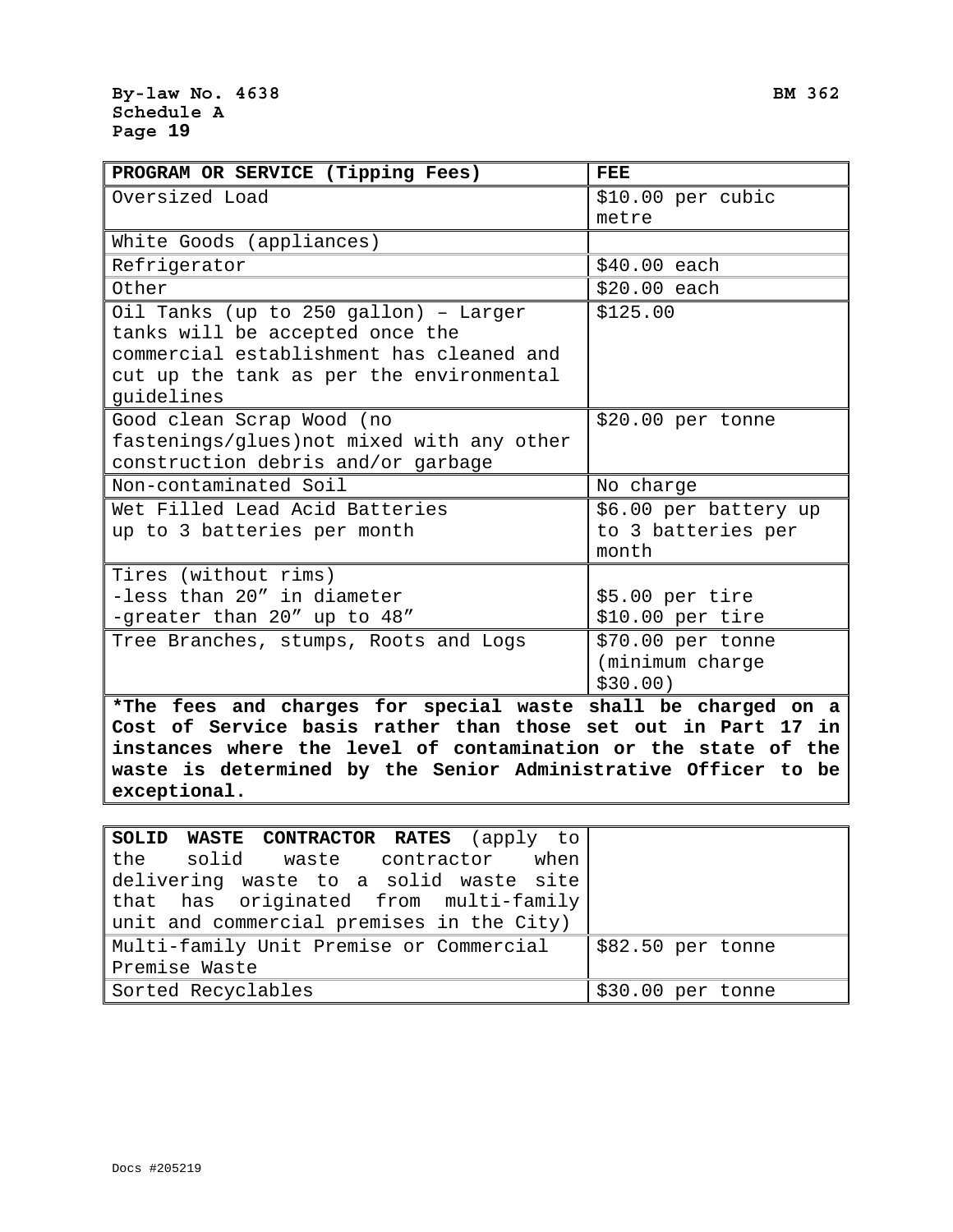r.

| RESIDENTIAL WASTE(TIPPING FEES)                                                          | FEE                |
|------------------------------------------------------------------------------------------|--------------------|
| (Residential vehicles disposing of residential waste,<br>not collected for compensation) |                    |
| Vehicle Charge for the disposal of                                                       | \$7.00 per vehicle |
| residential waste and other special waste                                                |                    |
| such as yard waste, animal carcasses,                                                    |                    |
| computers and monitors, construction waste,                                              |                    |
| good clean scrap wood, & tree branches/roots                                             |                    |
| Unsecured Load                                                                           | \$50.00 additional |
|                                                                                          | charge             |
| Special Waste*                                                                           |                    |
| Tires (without rims)                                                                     |                    |
| - less than 20" in diameter                                                              | \$5.00 per tire    |
| - from 20-48" in diameter                                                                | \$10.00 per tire   |
| Wet filled Lead Acid Batteries                                                           |                    |
| (up to 3 batteries per month)                                                            | \$6.00 per battery |
| Oil tanks (up to 250 gallon)                                                             |                    |
| **larger tanks will be accepted once                                                     | they<br>\$125.00   |
| been<br>cleaned<br>have<br>and<br>cut<br>as                                              | per                |
| environmental guidelines                                                                 |                    |
| White Goods (appliances)                                                                 |                    |
| -refrigerators                                                                           | \$40.00            |
| -other                                                                                   | \$20.00            |
| Vehicles (that are being disposed of)                                                    | \$125.00           |
| *The fees and charges for special waste shall be charged on a                            |                    |
| Cost of Service basis rather than those set out in Part 17 in                            |                    |
| instances where the level of contamination or the state of the                           |                    |
| waste is determined by the Senior Administrative Officer to be                           |                    |
| exceptional.                                                                             |                    |
| Supplementary Tipping Rates                                                              | Per Load           |
| (applicable during any period that the                                                   |                    |
| weigh scale is inoperable)                                                               |                    |
| 15 yard construction bin                                                                 | \$75.00            |
| 30 yard construction bin                                                                 | \$150.00           |
| Single Axle Towing Trailer                                                               | \$40.00            |
| Tandem Axle Towing Trailer                                                               | \$60.00            |
| Cube Van                                                                                 | \$60.00            |
| 1 Ton Truck                                                                              | \$60.00            |
| 2 Ton Truck                                                                              | \$100.00           |
| 3 Ton Truck                                                                              | \$150.00           |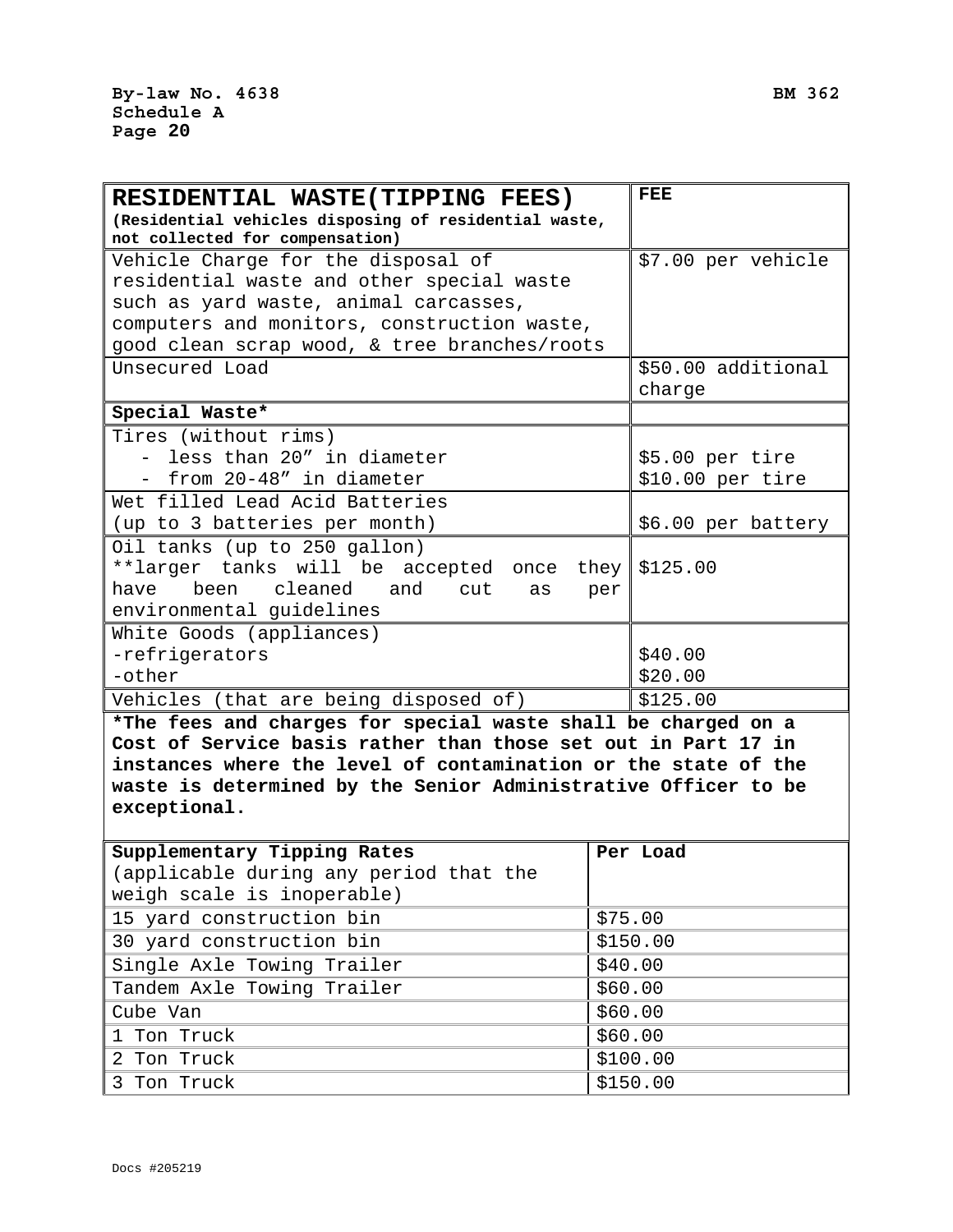| l 5 Ton Truck     | \$250.00 |
|-------------------|----------|
| Tandem Dump Truck | \$350.00 |
| End Dump Truck    | \$400.00 |

| Tag Fee, Garbage Receptacle Limit & Solid<br>Waste Levy |                                                                                                            |
|---------------------------------------------------------|------------------------------------------------------------------------------------------------------------|
| Tag                                                     | $$1.00$ each                                                                                               |
| Garbage Receptacle Limit                                |                                                                                                            |
| - January 1, 2011 to December 31st,<br>2011             | - $three(3) - 77$<br>litre garbage<br>receptacles or<br>three $(3)$ - 77<br>litre garbage<br>bags per week |
| - Effective January 1, 2012                             | two (7) - 77<br>litre garbage<br>receptacles or<br>two $(2) - 77$<br>litre garbage<br>bags per week        |
| Single Family Unit Solid Waste Levy                     | \$12.00 per month per<br>premise                                                                           |